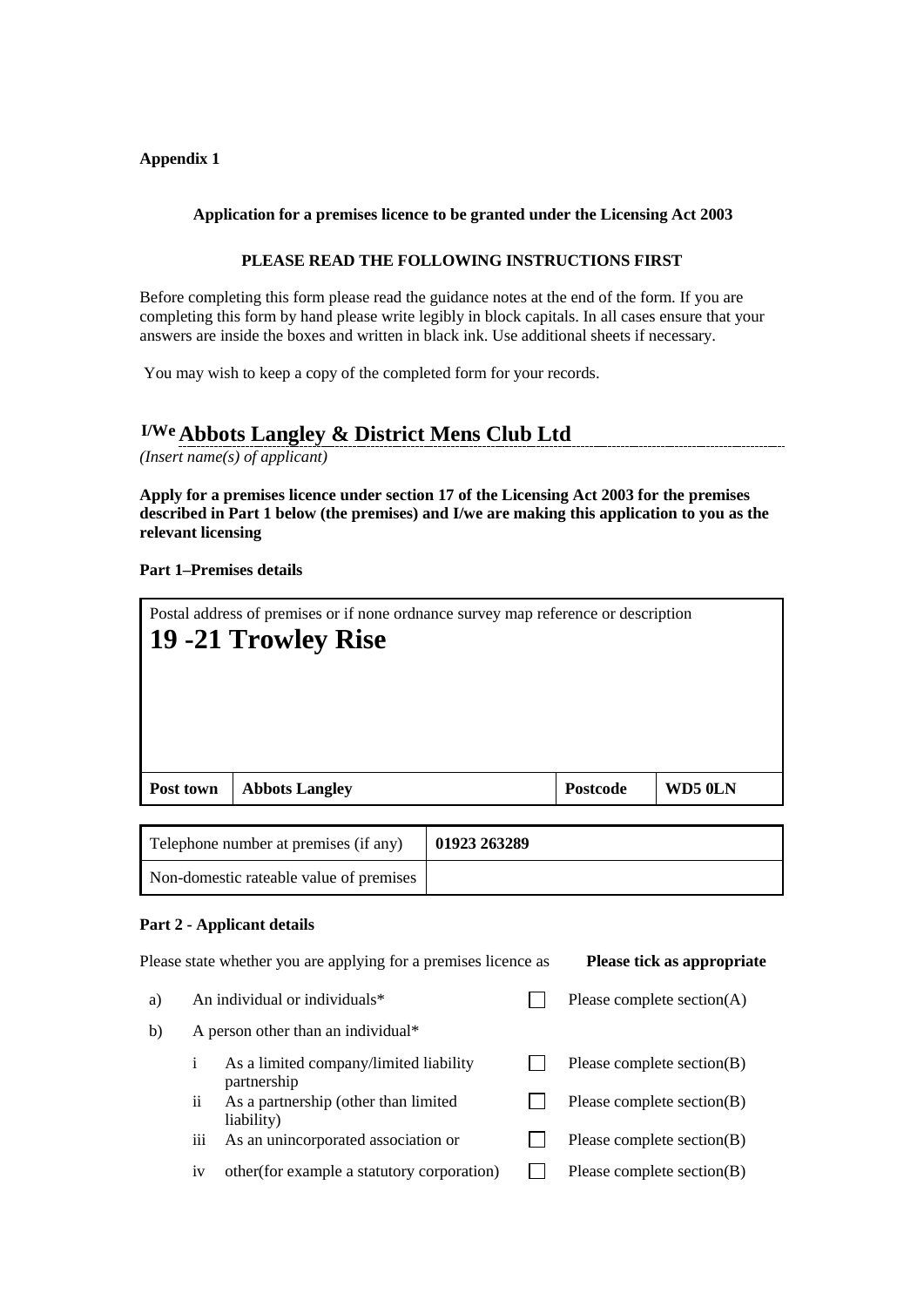| $\mathbf{c})$ | A recognised club                                                                                                                             | $\mathbf{X}$ | Please complete section (B) |  |  |  |  |
|---------------|-----------------------------------------------------------------------------------------------------------------------------------------------|--------------|-----------------------------|--|--|--|--|
| d)            | A charity                                                                                                                                     |              | Please complete section(B)  |  |  |  |  |
| e)            | The proprietor of an educational establishment                                                                                                |              | Please complete section(B)  |  |  |  |  |
| f)            | A health service body                                                                                                                         |              | Please complete section(B)  |  |  |  |  |
| g)            | apersonwhoisregisteredunderPart2oftheCareSta<br>ndardsAct2000(c14)inrespectofanindependentho<br>spitalinWales                                 |              | Please complete section(B)  |  |  |  |  |
| ga)           | apersonwhoisregisteredunderChapter2ofPart1oft<br>heHealthandSocialCareAct2008(withinthemeani<br>ngofthatPart)inanindependenthospitalinEngland |              | Please complete section(B)  |  |  |  |  |
| h)            | The chief officer of police of a police force in<br><b>England and Wales</b>                                                                  |              | Please complete section(B)  |  |  |  |  |
|               | *If you are applying as a person described in(a)or(b) please confirm (by ticking yes to one box<br>below):                                    |              |                             |  |  |  |  |
|               | Iamcarryingonorproposingtocarryonabusinesswhichinvolvestheuseofthepremisesforlicen<br>sableactivities; or                                     |              |                             |  |  |  |  |

 $\Box$  $\Box$ 

I am making the application pursuant to a

Statutory function or A function discharged by virtue of Her Majesty's prerogative

### **(A) INDIVIDUAL APPLICANTS** (fill in as applicable)

| <b>Mrs</b><br>Mr                                                                                                                                                                                                             | <b>Miss</b> | Ms                  | Other Title(for<br>example, Rev) |  |  |  |
|------------------------------------------------------------------------------------------------------------------------------------------------------------------------------------------------------------------------------|-------------|---------------------|----------------------------------|--|--|--|
| <b>Surname</b>                                                                                                                                                                                                               |             | <b>First names</b>  |                                  |  |  |  |
| Date of birth                                                                                                                                                                                                                |             | Iam18yearsoldorover | Please tick yes                  |  |  |  |
| <b>Nationality</b>                                                                                                                                                                                                           |             |                     |                                  |  |  |  |
| Current residential<br>address if different from<br>premises address                                                                                                                                                         |             |                     |                                  |  |  |  |
| Post town                                                                                                                                                                                                                    |             |                     | Postcode                         |  |  |  |
| Daytime contact telephone number                                                                                                                                                                                             |             |                     |                                  |  |  |  |
| E-mail<br>address(optional)                                                                                                                                                                                                  |             |                     |                                  |  |  |  |
| Where applicable (if demonstrating a right to work via the Home Office online right to work<br>checking service), the 9-digit 'share code' provided to the applicant by that service (please see<br>note 15 for information) |             |                     |                                  |  |  |  |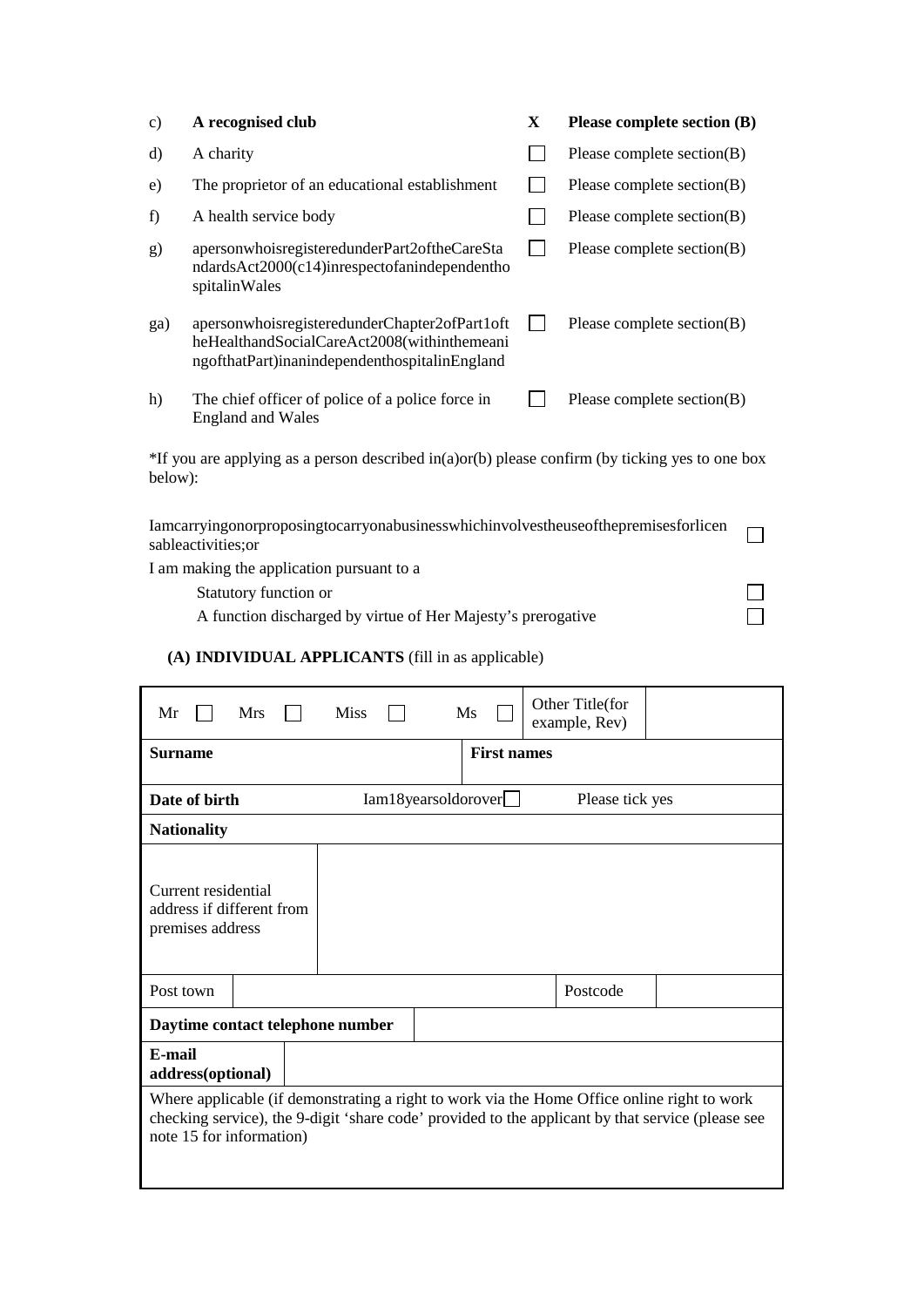**SECOND INDIVIDUAL APPLICANT** (if applicable)

| Mr                                                                                                                                                                                                                            | <b>Mrs</b>                                              |  | <b>Miss</b> |  | Ms |  | Other Title(for<br>example, Rev) |  |  |
|-------------------------------------------------------------------------------------------------------------------------------------------------------------------------------------------------------------------------------|---------------------------------------------------------|--|-------------|--|----|--|----------------------------------|--|--|
| <b>Surname</b>                                                                                                                                                                                                                | <b>First names</b>                                      |  |             |  |    |  |                                  |  |  |
|                                                                                                                                                                                                                               | Date of birth<br>Iam18yearsoldorover<br>Please tick yes |  |             |  |    |  |                                  |  |  |
| <b>Nationality</b>                                                                                                                                                                                                            |                                                         |  |             |  |    |  |                                  |  |  |
| Where applicable (if demonstrating a right to work via the Home Office online right to work<br>checking service), the 9-digit 'share code' provided to the applicant by that service: (please see<br>note 15 for information) |                                                         |  |             |  |    |  |                                  |  |  |
| Current<br>address                                                                                                                                                                                                            | residential address if<br>different from premises       |  |             |  |    |  |                                  |  |  |
| Post town                                                                                                                                                                                                                     |                                                         |  |             |  |    |  | Postcode                         |  |  |
|                                                                                                                                                                                                                               | Daytime contact telephone number                        |  |             |  |    |  |                                  |  |  |
| E-mail<br>address(optional)                                                                                                                                                                                                   |                                                         |  |             |  |    |  |                                  |  |  |

#### **(B) OTHERAPPLICANTS**

**Please provide name and registered address of applicant in full. Where appropriate please give any registered number. In the case of a partnership or other joint venture (other than a body corporate) please give the name and address of each party concerned.**

| Name                                               |
|----------------------------------------------------|
| <b>Abbots Langley &amp; District Mens Club Ltd</b> |
| Address                                            |
| $19 - 21$ Trowley Rise                             |
| <b>Abbots Langley</b>                              |
| Hertfordshire                                      |
| WD5 0LN                                            |
|                                                    |
|                                                    |
| Registered number (where applicable)               |
| N/A                                                |
|                                                    |
|                                                    |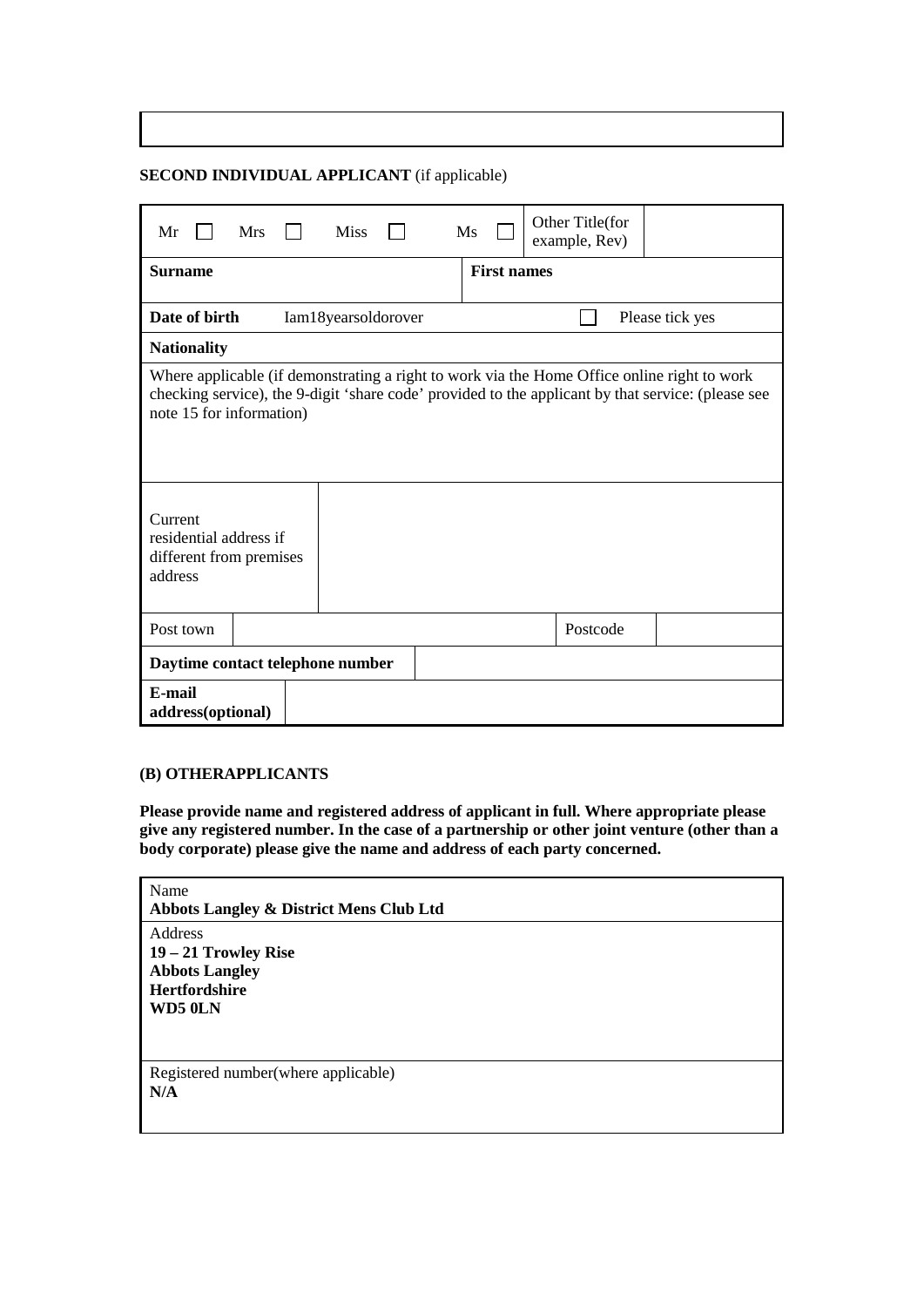Description of applicant (for example, partnership, company, unincorporated association etc.) **MEMBERS CLUB**

Telephone number (if any)

E-mail address (optional)

#### **Part 3 Operating Schedule**

When do you want the premises licence to start?

| DD. |  |  |  |  |  |  |  |
|-----|--|--|--|--|--|--|--|
|     |  |  |  |  |  |  |  |

If you wish the licence to be valid only for a limited period when do you want it to end?

| DD. | MМ |  |  |  |
|-----|----|--|--|--|
|     |    |  |  |  |

Please give a general description of the premises please read guidance note 1)

## **MEMBERS CLUB.**

**Community hub for the Royal British Legion and there Veterans & Watford/Abbots Lions Club.**

If 5,000 or more people are expected to attend the premises at any one time please state the number expected to attend.

What license able activities do you intend to carry on from the premises?

(please see sections 1and 14 and Schedules 1and 2 to the Licensing Act 2003)

|                 | Provision of regulated entertainment (please read guidance note 2) | Please tick all that<br>apply |
|-----------------|--------------------------------------------------------------------|-------------------------------|
| a)              | plays (if ticking yes, fill in box A)                              |                               |
| b)              | films $(i$ f ticking yes, fill in box B)                           |                               |
| $\mathcal{C}$ ) | Indoor sporting events (if ticking yes, fill in box $C$ )          |                               |
| d)              | Boxing or wrestling entertainment (if ticking yes, fill in box D)  |                               |
| e)              | Live music (if ticking yes fill in box $E$ )                       | X                             |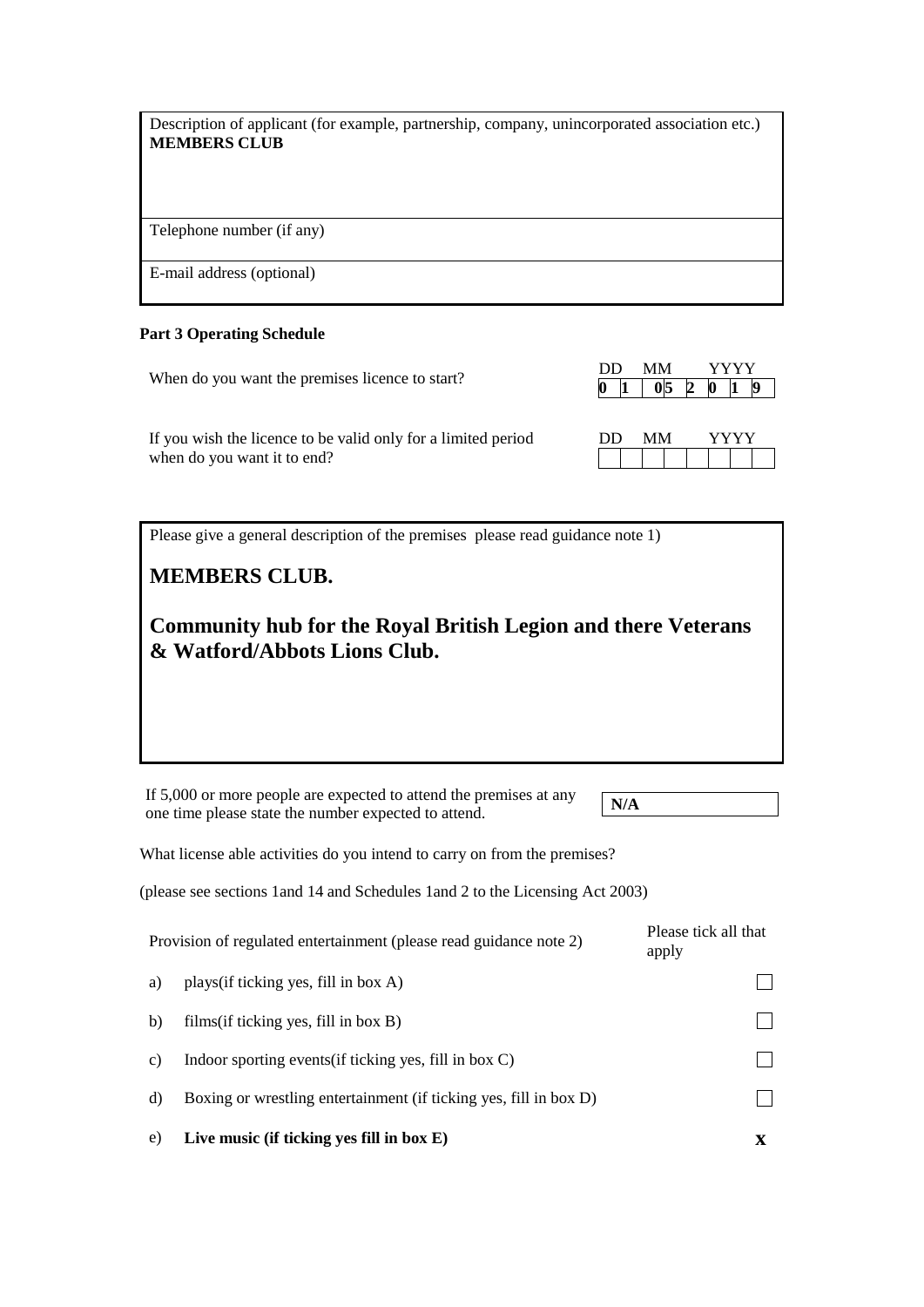| f) | Recorded music (if ticking yes fill in box F)                                                                     | X |
|----|-------------------------------------------------------------------------------------------------------------------|---|
| g) | Performances of dance (if ticking yes fill in box G)                                                              | X |
| h) | Anything of a similar description to that falling within $(e)$ , $(f)$ or $(g)$<br>(if ticking yes fill in box H) | X |
|    | Provision of late night refreshment (if ticking yes fill in box I)                                                |   |
|    | Supply of alcohol (if ticking yes fill in box J)                                                                  | X |

**In all cases complete boxes K, L and M**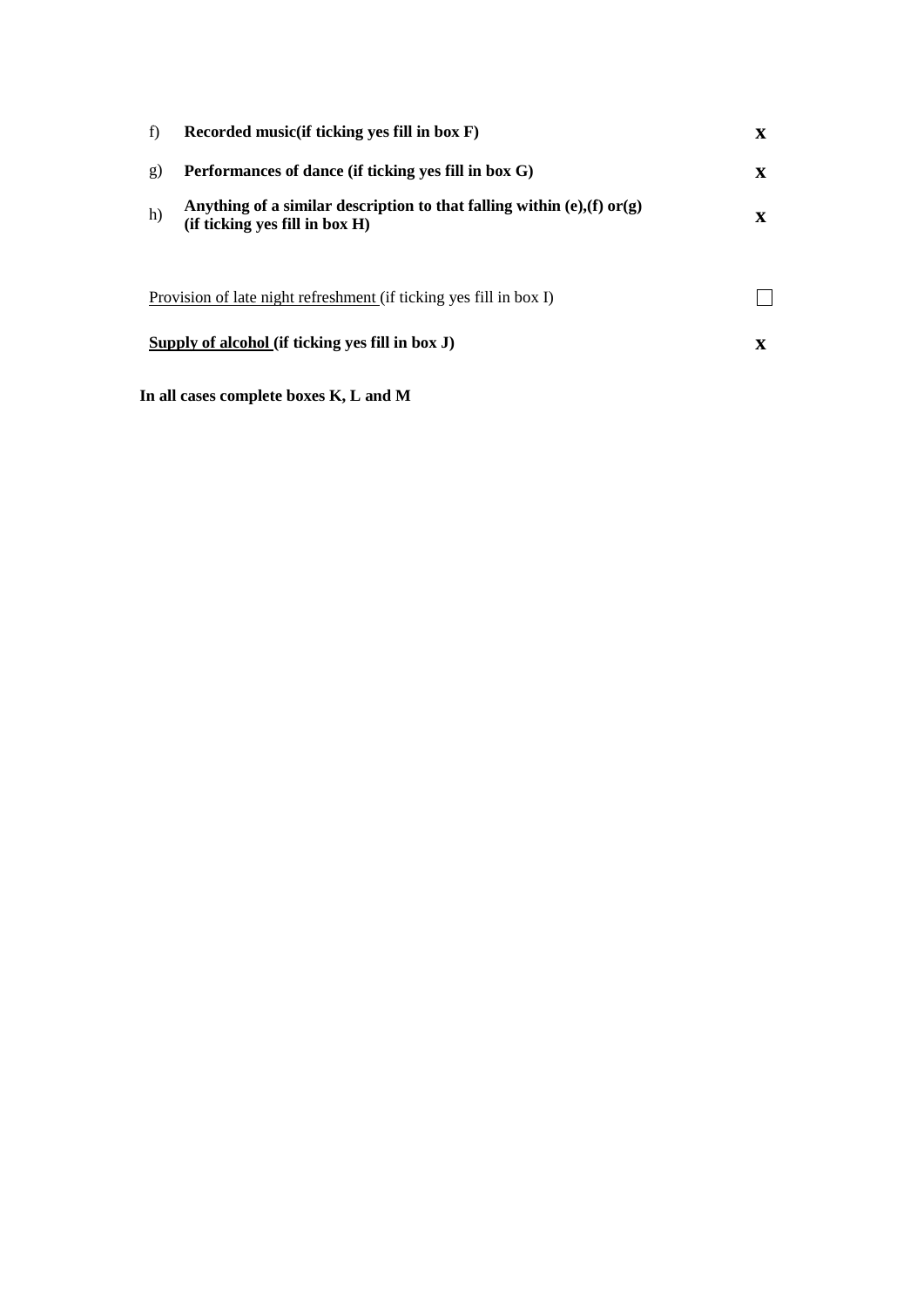**A**

| <b>Plays</b><br>Standard days and<br>timings(pleasereadguid<br>ancenote7) |              |        | Will the performance of a play take place<br>indoors or outdoors or both-please<br>tick(pleasereadguidancenote3)                                                                                 | <b>Indoors</b> |  |
|---------------------------------------------------------------------------|--------------|--------|--------------------------------------------------------------------------------------------------------------------------------------------------------------------------------------------------|----------------|--|
|                                                                           |              |        |                                                                                                                                                                                                  | Outdoors       |  |
| Day                                                                       | <b>Start</b> | Finish |                                                                                                                                                                                                  | <b>B</b> oth   |  |
| Mon                                                                       |              |        | Please give further details here(pleasereadguidancenote4)                                                                                                                                        |                |  |
| Tue                                                                       |              |        |                                                                                                                                                                                                  |                |  |
| Wed                                                                       |              |        | <b>State any seasonal variations for performing</b><br>plays (pleasereadguidancenote5)                                                                                                           |                |  |
| Thur                                                                      |              |        |                                                                                                                                                                                                  |                |  |
| Fri                                                                       |              |        | Non standard timings. Where you intend to use the premises for<br>the performance of plays at different times to those listed in the<br>column on the left, please list(pleasereadguidancenote6) |                |  |
| Sat                                                                       |              |        |                                                                                                                                                                                                  |                |  |
| Sun                                                                       |              |        |                                                                                                                                                                                                  |                |  |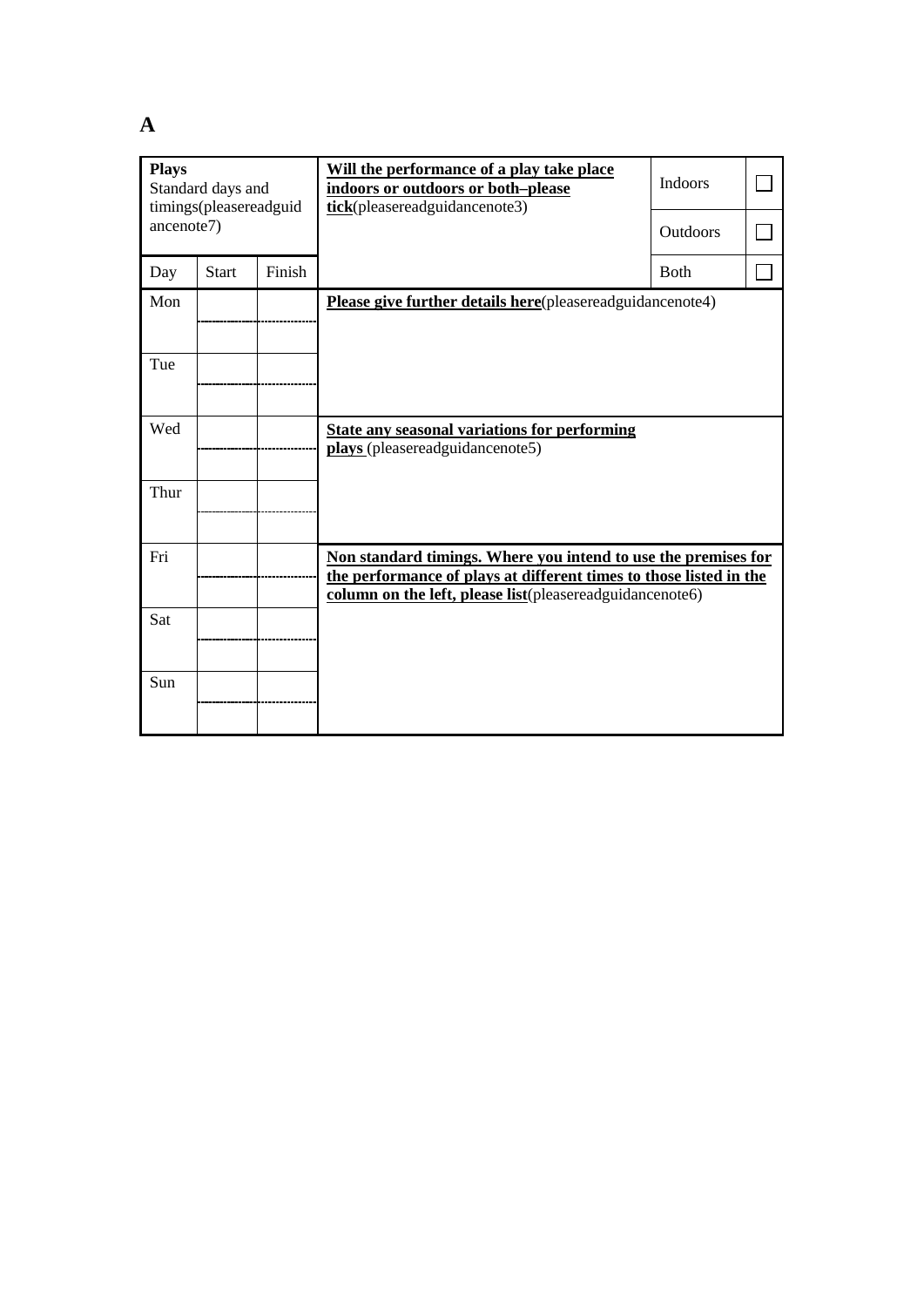| <b>Films</b><br>Standard days and<br>timings(pleasereadguid<br>ancenote7) |              |        | Will the exhibition of films take place<br>indoors or outdoors or both-please<br>tick(pleasereadguidancenote3)                                                                                  | Indoors<br>Outdoors |  |
|---------------------------------------------------------------------------|--------------|--------|-------------------------------------------------------------------------------------------------------------------------------------------------------------------------------------------------|---------------------|--|
| Day                                                                       | <b>Start</b> | Finish |                                                                                                                                                                                                 | Both                |  |
| Mon                                                                       |              |        | Please give further details here(pleasereadguidancenote4)                                                                                                                                       |                     |  |
| Tue                                                                       |              |        |                                                                                                                                                                                                 |                     |  |
| Wed                                                                       |              |        | State any seasonal variations for the exhibition of<br>films(pleasereadguidancenote5)                                                                                                           |                     |  |
| Thur                                                                      |              |        |                                                                                                                                                                                                 |                     |  |
| Fri                                                                       |              |        | Non standard timings. Where you intend to use the premises for<br>the exhibition of films at different times to those listed in the<br>column on the left, please list(pleasereadguidancenote6) |                     |  |
| Sat                                                                       |              |        |                                                                                                                                                                                                 |                     |  |
| Sun                                                                       |              |        |                                                                                                                                                                                                 |                     |  |

**B**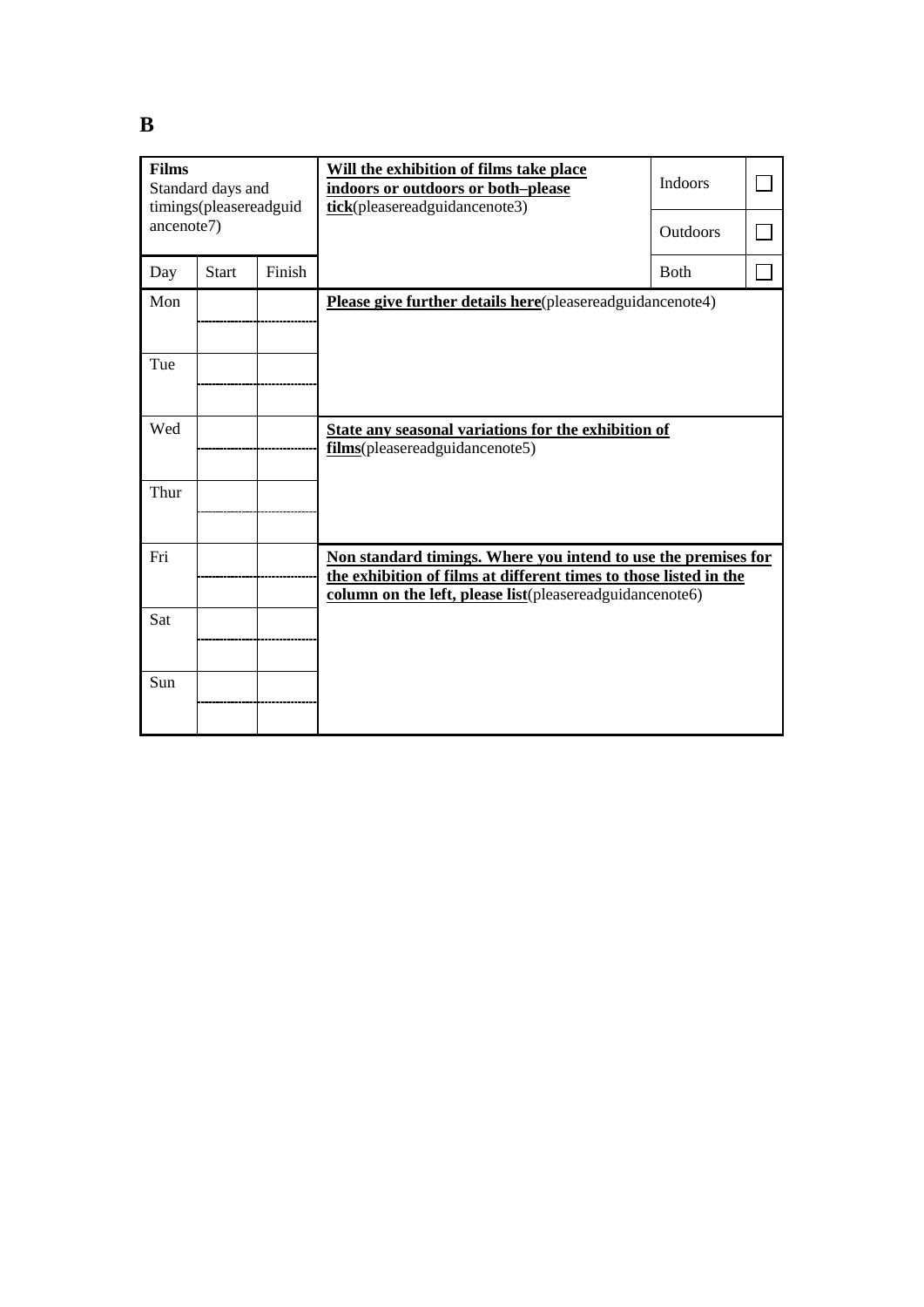**C**

| <b>Indoor sporting events</b><br>Standard days and<br>timings(pleasereadguid<br>ancenote7) |              |        | Please give further details (please read guidance note4)                                                                                                                                          |
|--------------------------------------------------------------------------------------------|--------------|--------|---------------------------------------------------------------------------------------------------------------------------------------------------------------------------------------------------|
| Day                                                                                        | <b>Start</b> | Finish |                                                                                                                                                                                                   |
| Mon                                                                                        |              |        |                                                                                                                                                                                                   |
| Tue                                                                                        |              |        | <b>State any seasonal variations for indoor sporting events (please)</b><br>read guidance note5)                                                                                                  |
| Wed                                                                                        |              |        |                                                                                                                                                                                                   |
| Thur                                                                                       |              |        | Non standard timings. Where you intend to use the premises for<br>indoor sporting events at different times to those listed in the<br>column on the left, please list(please read guidance note6) |
| Fri                                                                                        |              |        |                                                                                                                                                                                                   |
| Sat                                                                                        |              |        |                                                                                                                                                                                                   |
| Sun                                                                                        |              |        |                                                                                                                                                                                                   |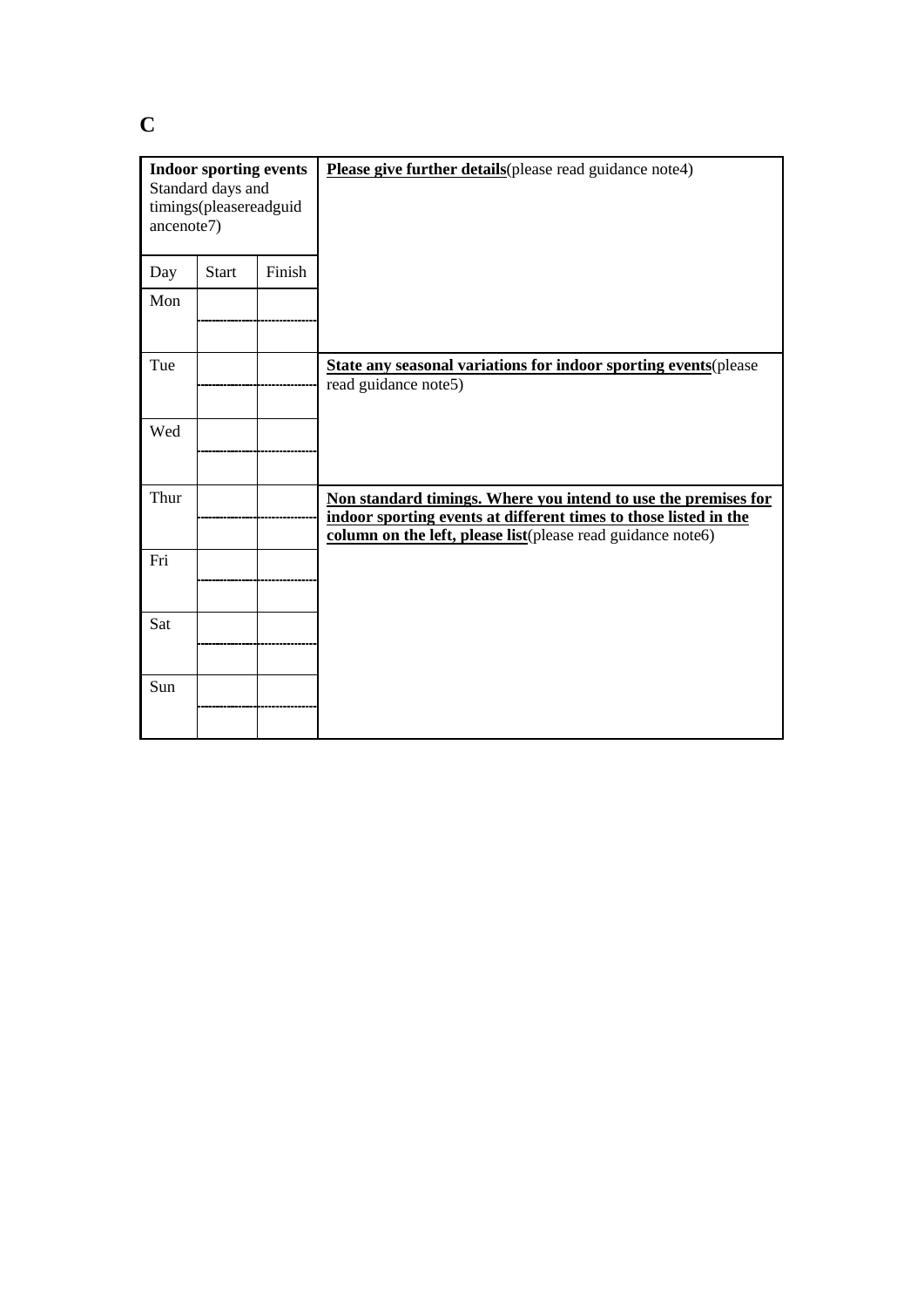| D                                                                 |                        |        |                                                                                                                                                                                                        |                |  |
|-------------------------------------------------------------------|------------------------|--------|--------------------------------------------------------------------------------------------------------------------------------------------------------------------------------------------------------|----------------|--|
| <b>Boxing or wrestling</b><br>entertainments<br>Standard days and |                        |        | Will the boxing or wrestling entertainment<br>take place indoors or outdoors or both-<br>please tick(please read guidance note3)                                                                       | <b>Indoors</b> |  |
| ancenote7)                                                        | timings(pleasereadguid |        |                                                                                                                                                                                                        | Outdoors       |  |
| Day                                                               | <b>Start</b>           | Finish |                                                                                                                                                                                                        | <b>Both</b>    |  |
| Mon                                                               |                        |        | Please give further details here(please read guidance note4)                                                                                                                                           |                |  |
| Tue                                                               |                        |        |                                                                                                                                                                                                        |                |  |
| Wed                                                               |                        |        | State any seasonal variations for boxing or wrestling<br>entertainment (please read guidance note5)                                                                                                    |                |  |
| Thur                                                              |                        |        |                                                                                                                                                                                                        |                |  |
| Fri                                                               |                        |        | Non standard timings. Where you intend to use the premises for<br>boxing or wrestling entertainment at different times to those<br>listed in the column on the left, please list (please read guidance |                |  |
| Sat                                                               |                        |        | note 6)                                                                                                                                                                                                |                |  |
| Sun                                                               |                        |        |                                                                                                                                                                                                        |                |  |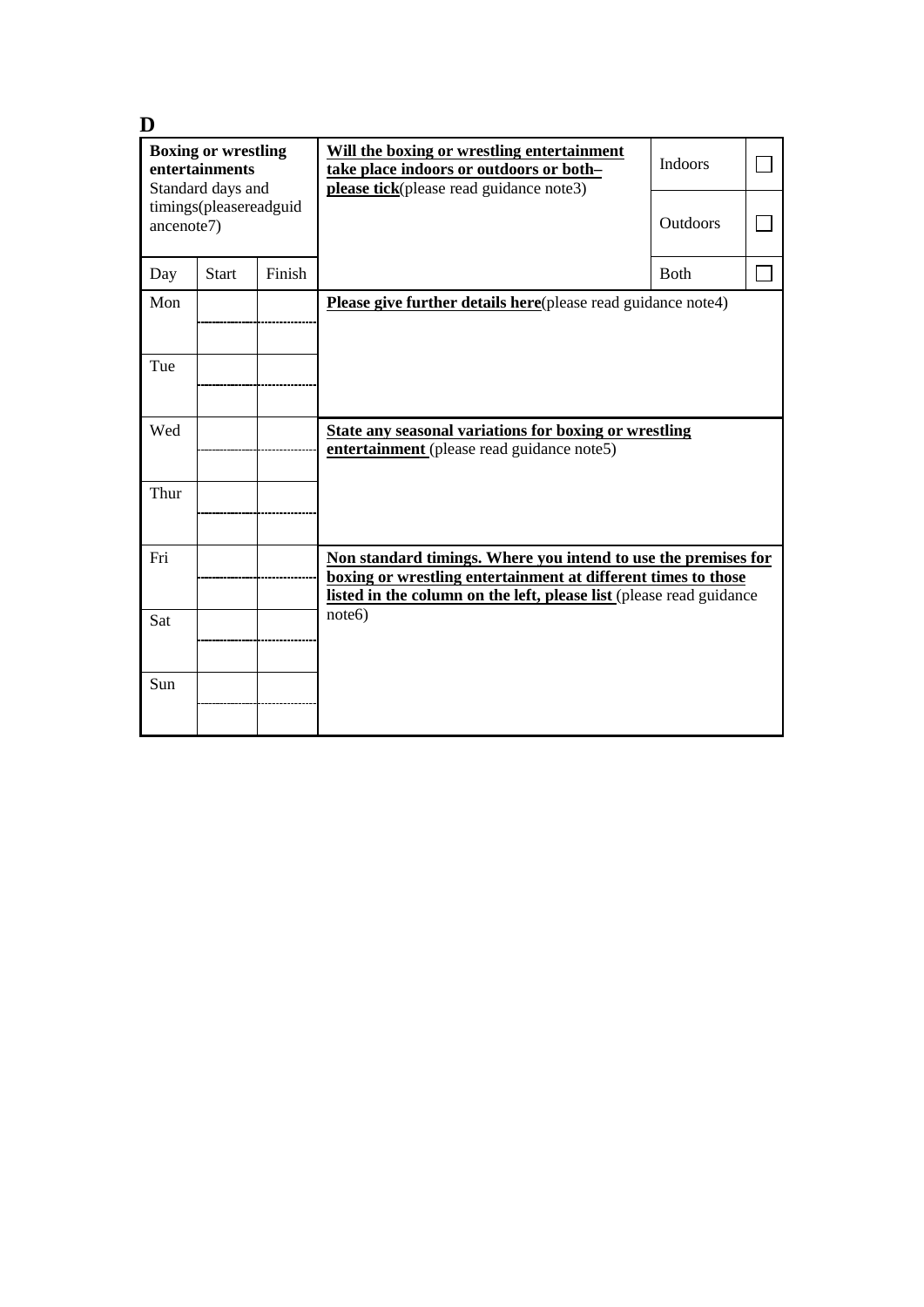| Live music<br>Standard days and<br>timings (please read |              |        | Will the performance of live music take place<br>indoors or outdoors or both-please<br>tick (please read guidance note3)            | <b>Indoors</b>  | $\mathbf{x}$ |
|---------------------------------------------------------|--------------|--------|-------------------------------------------------------------------------------------------------------------------------------------|-----------------|--------------|
| guidance note 7)                                        |              |        |                                                                                                                                     | <b>Outdoors</b> |              |
| Day                                                     | <b>Start</b> | Finish |                                                                                                                                     | <b>Both</b>     |              |
| Mon                                                     | 10:00        | 23:00  | <b>Please give further details here</b> (please read guidance note 4)                                                               |                 |              |
|                                                         |              |        | N/A                                                                                                                                 |                 |              |
| Tue                                                     | 10:00        | 23:00  |                                                                                                                                     |                 |              |
|                                                         |              |        |                                                                                                                                     |                 |              |
| Wed                                                     | 10:00        | 23:00  | State any seasonal variations for the performance of live<br>music (please read guidance note 5)                                    |                 |              |
|                                                         |              |        |                                                                                                                                     |                 |              |
| Thur                                                    | 10:00        | 23:00  | Christmas Eve 19:00pm - 11:30am                                                                                                     |                 |              |
|                                                         |              |        | <b>New years Eve 20:00pm - 00:30am</b>                                                                                              |                 |              |
| Fri                                                     | 10:00        | 23:30  | Non standard timings. Where you in tend to use the premises                                                                         |                 |              |
|                                                         |              |        | for the performance of live music at different times to those<br>listed in the column on the left please list (please read guidance |                 |              |
| Sat                                                     | 10:00        | 23:30  | note $6)$                                                                                                                           |                 |              |
|                                                         |              |        | Christmas Eve 19:00pm - 11:30am                                                                                                     |                 |              |
| Sun                                                     | 11:00        | 22:00  | <b>New years Eve 20:00pm - 00:30am</b>                                                                                              |                 |              |
|                                                         |              |        |                                                                                                                                     |                 |              |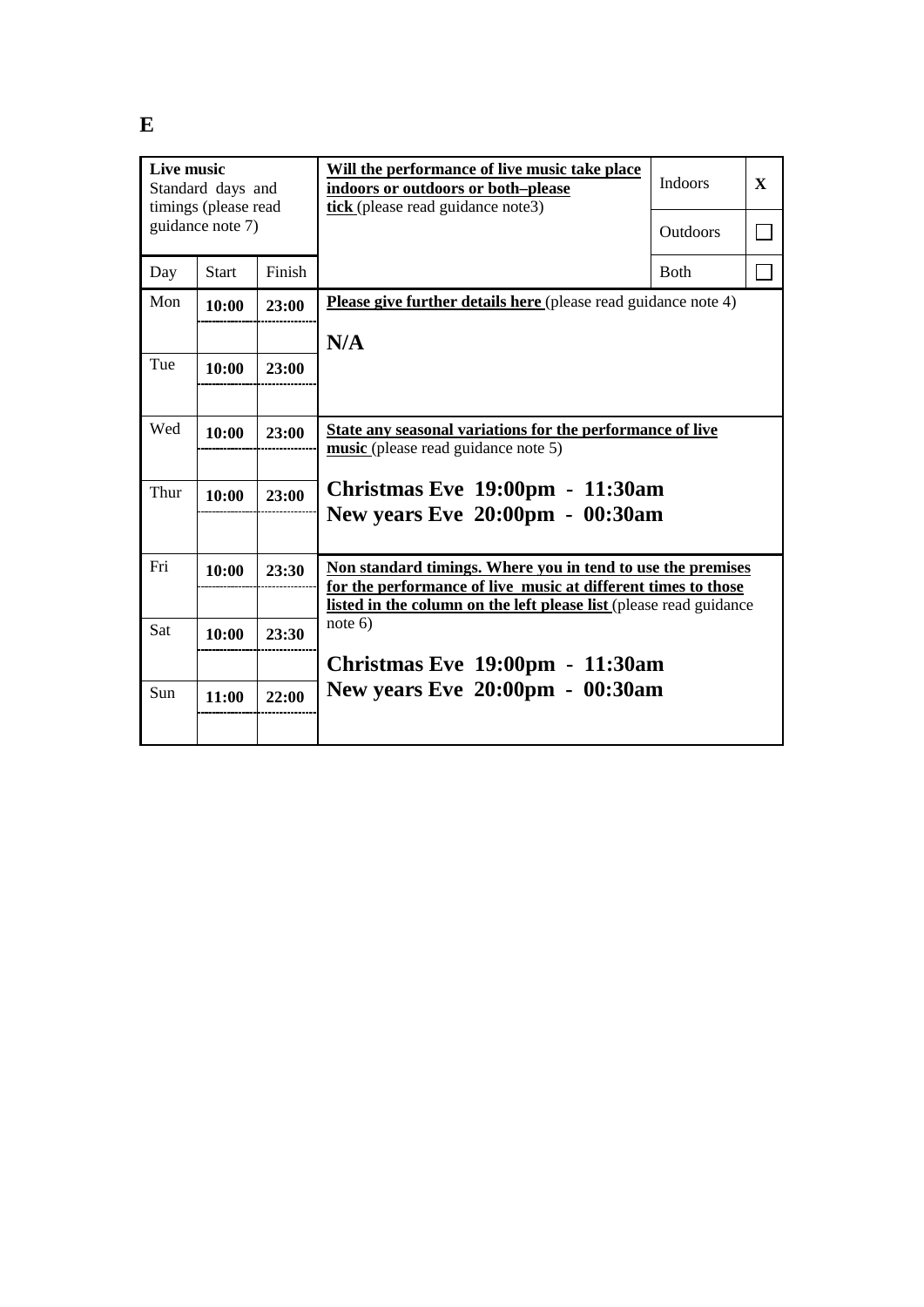| <b>Recorded music</b><br>Standard days and<br>timings (please read |              |        | Will the playing of recorded music take place<br>in doors or outdoors or both-please<br>tick (please read guidance note 3)              | <b>Indoors</b>  | $\mathbf{x}$ |
|--------------------------------------------------------------------|--------------|--------|-----------------------------------------------------------------------------------------------------------------------------------------|-----------------|--------------|
| guidance note7)                                                    |              |        |                                                                                                                                         | <b>Outdoors</b> |              |
| Day                                                                | <b>Start</b> | Finish |                                                                                                                                         | <b>Both</b>     |              |
| Mon                                                                | 10:00        | 23:00  | <b>Please give further details here</b> (please read guidance note4)                                                                    |                 |              |
|                                                                    |              |        | N/A                                                                                                                                     |                 |              |
| Tue                                                                | 10:00        | 23:00  |                                                                                                                                         |                 |              |
|                                                                    |              |        |                                                                                                                                         |                 |              |
| Wed                                                                | 10:00        | 23:00  | State any season all variations for the performance of recorded<br>music (please read guidance note5)                                   |                 |              |
|                                                                    |              |        |                                                                                                                                         |                 |              |
| Thur                                                               | 10:00        | 23:00  | Christmas Eve 19:00pm - 11:30am<br>New years Eve 20:00pm - 00:30am                                                                      |                 |              |
|                                                                    |              |        |                                                                                                                                         |                 |              |
| Fri                                                                | 10:00        | 23:30  | Non standard timings. Where you intend to use the premises for                                                                          |                 |              |
|                                                                    |              |        | the playing of recorded music at different times to those listed in<br>the column on the left please list (please read guidance note 6) |                 |              |
| Sat                                                                | 10:00        | 23:30  | Christmas Eve 19:00pm - 11:30am                                                                                                         |                 |              |
|                                                                    |              |        | New years Eve 20:00pm - 00:30am                                                                                                         |                 |              |
| Sun                                                                | 11:00        | 22:00  |                                                                                                                                         |                 |              |
|                                                                    |              |        |                                                                                                                                         |                 |              |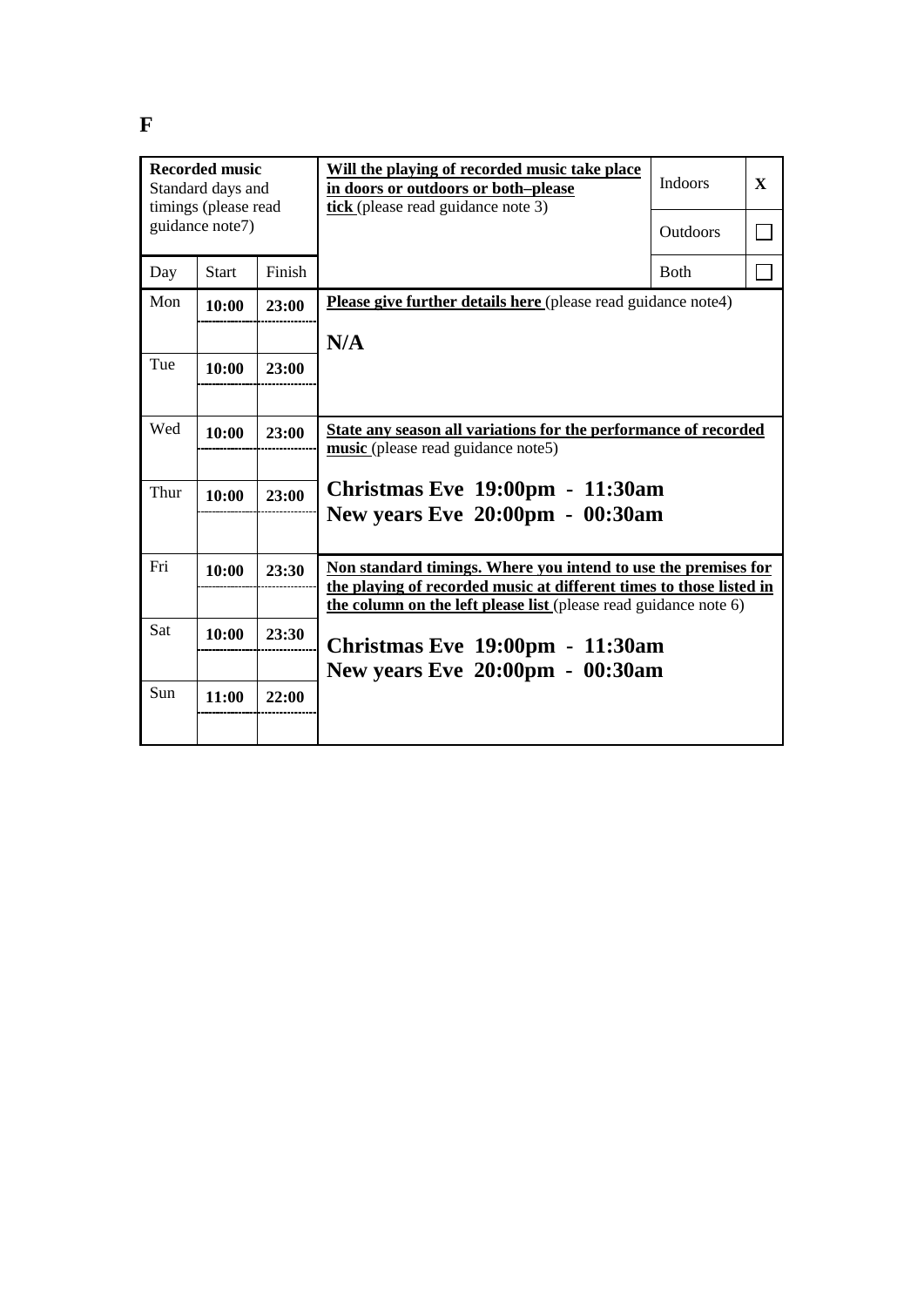| <b>Performances of</b><br>dance<br>Standard days and |              |        | Will the performance of dance take place<br>indoors or outdoors or both-please<br>tick (please read guidance note 3)                                                                                   | <b>Indoors</b>  | $\mathbf{x}$ |
|------------------------------------------------------|--------------|--------|--------------------------------------------------------------------------------------------------------------------------------------------------------------------------------------------------------|-----------------|--------------|
| timings (please read<br>guidance note7)              |              |        |                                                                                                                                                                                                        | <b>Outdoors</b> |              |
| Day                                                  | <b>Start</b> | Finish |                                                                                                                                                                                                        | <b>Both</b>     |              |
| Mon                                                  | 10:00        | 23:00  | <b>Please give further details here</b> (please read guidance note4)                                                                                                                                   |                 |              |
|                                                      |              |        | N/A                                                                                                                                                                                                    |                 |              |
| Tue                                                  | 10:00        | 23:00  |                                                                                                                                                                                                        |                 |              |
|                                                      |              |        |                                                                                                                                                                                                        |                 |              |
| Wed                                                  | 10:00        | 23:00  | State any seasonal variations for the performance of<br>dance (please read guidance note 5)                                                                                                            |                 |              |
| Thur                                                 | 10:00        | 23:00  | <b>Christmas Eve 19:00pm - 11:30am</b><br>New years Eve 20:00pm - 00:30am                                                                                                                              |                 |              |
| Fri                                                  | 10:00        | 23:30  | Non standard timings. Where you in tend to use the premises<br>for the performance of dance at different times to those listed in<br>the column on the left, please list (please read guidance note 6) |                 |              |
| Sat                                                  | 10:00        | 23:30  | Christmas Eve 19:00pm - 11:30am                                                                                                                                                                        |                 |              |
| Sun                                                  | 11:00        | 22:00  | New years Eve 20:00pm - 00:30am                                                                                                                                                                        |                 |              |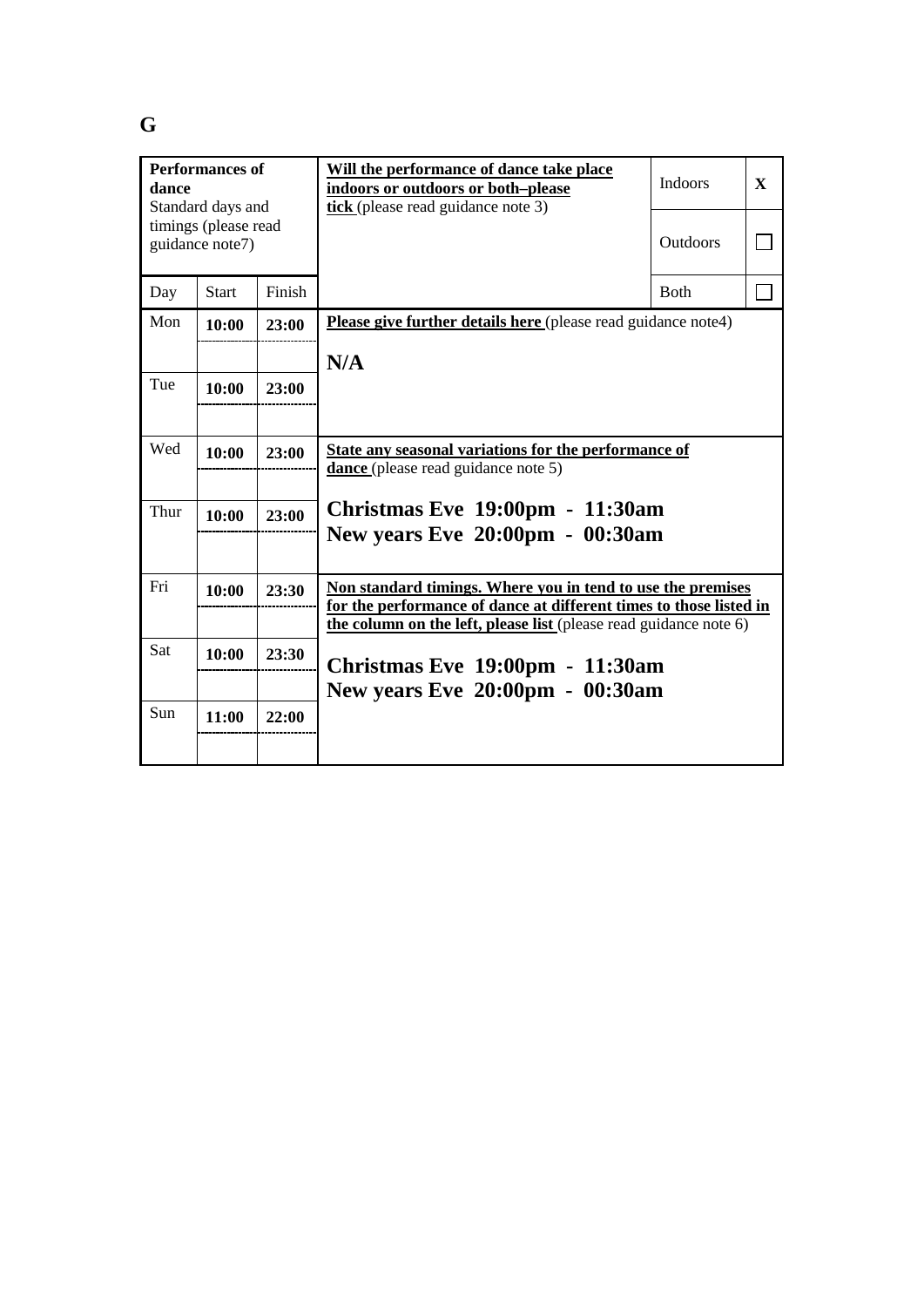| falling within<br>$(e)$ , $(f)$ or $(g)$ | Anything of a similar<br>description to that<br>Standard days and<br>timings (please read<br>guidance note7) |        | Please give a description of the type of entertainment you will be<br>providing<br>Hall hire functions. IE: Children parties,<br>funerals and all other special occasions. |              |              |
|------------------------------------------|--------------------------------------------------------------------------------------------------------------|--------|----------------------------------------------------------------------------------------------------------------------------------------------------------------------------|--------------|--------------|
| Day                                      | <b>Start</b>                                                                                                 | Finish | Will this entertainment take place indoors or<br>outdoors or both-please tick (please read                                                                                 | Indoors      | $\mathbf{X}$ |
| Mon                                      | 10:00                                                                                                        | 23:00  | guidance note 3)                                                                                                                                                           | Outdoors     |              |
|                                          |                                                                                                              |        |                                                                                                                                                                            | <b>B</b> oth |              |
| Tue                                      | 10:00                                                                                                        | 23:00  | Please give further details here (please read guidance note4)                                                                                                              |              |              |
|                                          |                                                                                                              |        | N/A                                                                                                                                                                        |              |              |
| Wed                                      | 10:00                                                                                                        | 23:00  |                                                                                                                                                                            |              |              |
|                                          |                                                                                                              |        |                                                                                                                                                                            |              |              |
| Thur                                     | 10:00                                                                                                        | 23:00  | State any seasonal variations for entertainment of a similar<br>description to that falling within(e),(f) or $(g)$ (please read                                            |              |              |
|                                          |                                                                                                              |        | guidance note 5)                                                                                                                                                           |              |              |
| Fri                                      | 10:00                                                                                                        | 23:30  | <b>None</b>                                                                                                                                                                |              |              |
|                                          |                                                                                                              |        |                                                                                                                                                                            |              |              |
| Sat                                      |                                                                                                              |        | Non standard timings. Where you intend to use the premises for                                                                                                             |              |              |
|                                          | 10:00                                                                                                        | 23:30  | the entertainment of a similar description to that falling within                                                                                                          |              |              |
|                                          |                                                                                                              |        | (e), (f) or (g) at different times to those listed in the column on<br>the left please list (please read guidance note 6)                                                  |              |              |
|                                          |                                                                                                              |        | <b>None</b>                                                                                                                                                                |              |              |
| Sun                                      | 11:00                                                                                                        | 22:00  |                                                                                                                                                                            |              |              |
|                                          |                                                                                                              |        |                                                                                                                                                                            |              |              |
|                                          |                                                                                                              |        |                                                                                                                                                                            |              |              |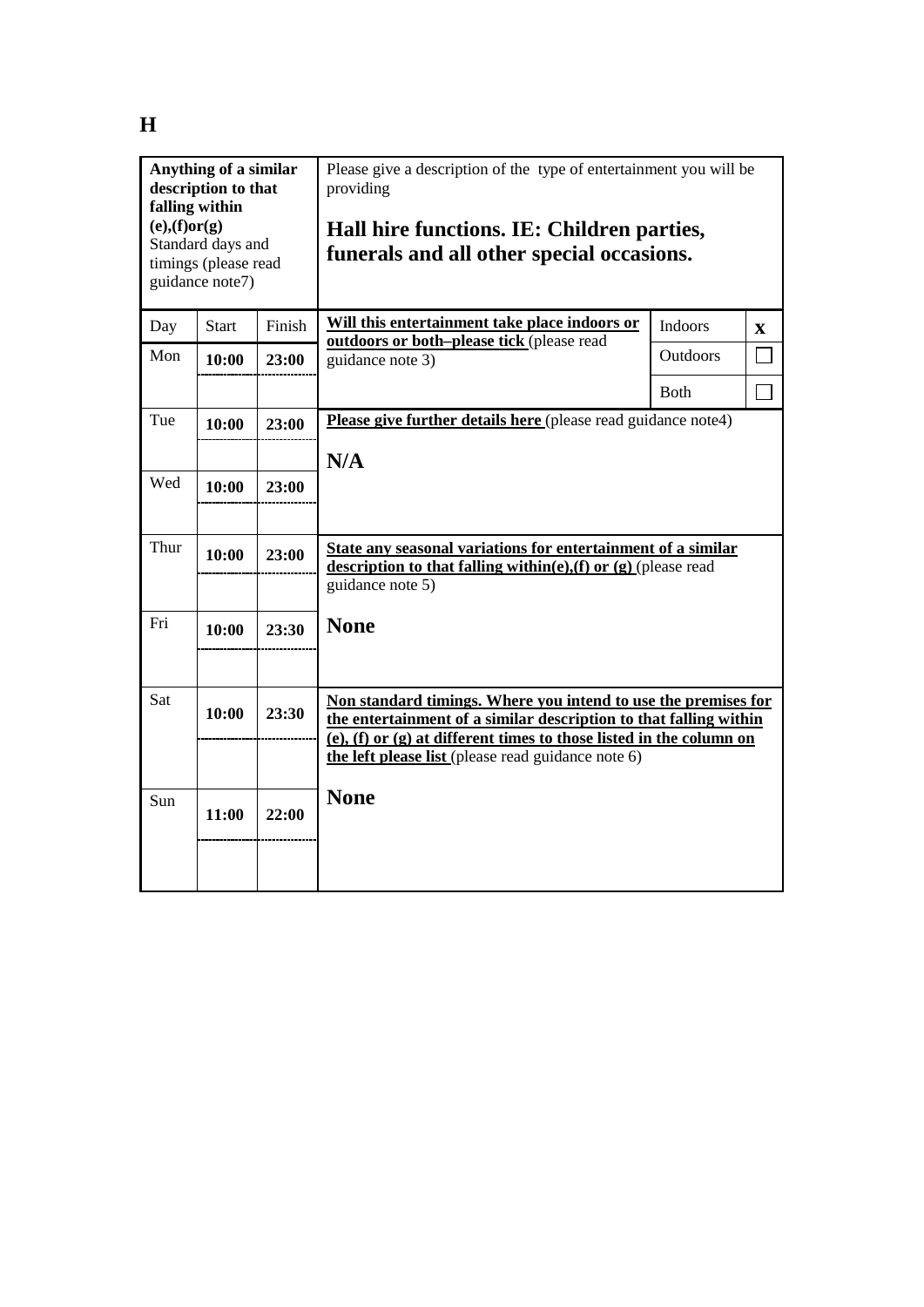| Late night<br>refreshment<br>Standard days and |                                      |        | Will the provision of late night refreshment<br>take place indoors or outdoors or both-<br>please tick(pleasereadguidancenote3)                         | <b>Indoors</b>  |  |
|------------------------------------------------|--------------------------------------|--------|---------------------------------------------------------------------------------------------------------------------------------------------------------|-----------------|--|
|                                                | timings(pleasereadguid<br>ancenote7) |        |                                                                                                                                                         | <b>Outdoors</b> |  |
| Day                                            | <b>Start</b>                         | Finish |                                                                                                                                                         | Both            |  |
| Mon                                            |                                      |        | Please give further details here(please read guidance note4)                                                                                            |                 |  |
| Tue                                            |                                      |        |                                                                                                                                                         |                 |  |
| Wed                                            |                                      |        | State any seasonal variations for the provision of late night<br>refreshment (please read guidance note5)                                               |                 |  |
| Thur                                           |                                      |        |                                                                                                                                                         |                 |  |
| Fri                                            |                                      |        | Non standard timings.<br>Where you intend to use the premises for the provision of late<br>night refreshment at different times, to those listed in the |                 |  |
| Sat                                            |                                      |        | column on the left, please list(please read guidance note6)                                                                                             |                 |  |
| Sun                                            |                                      |        |                                                                                                                                                         |                 |  |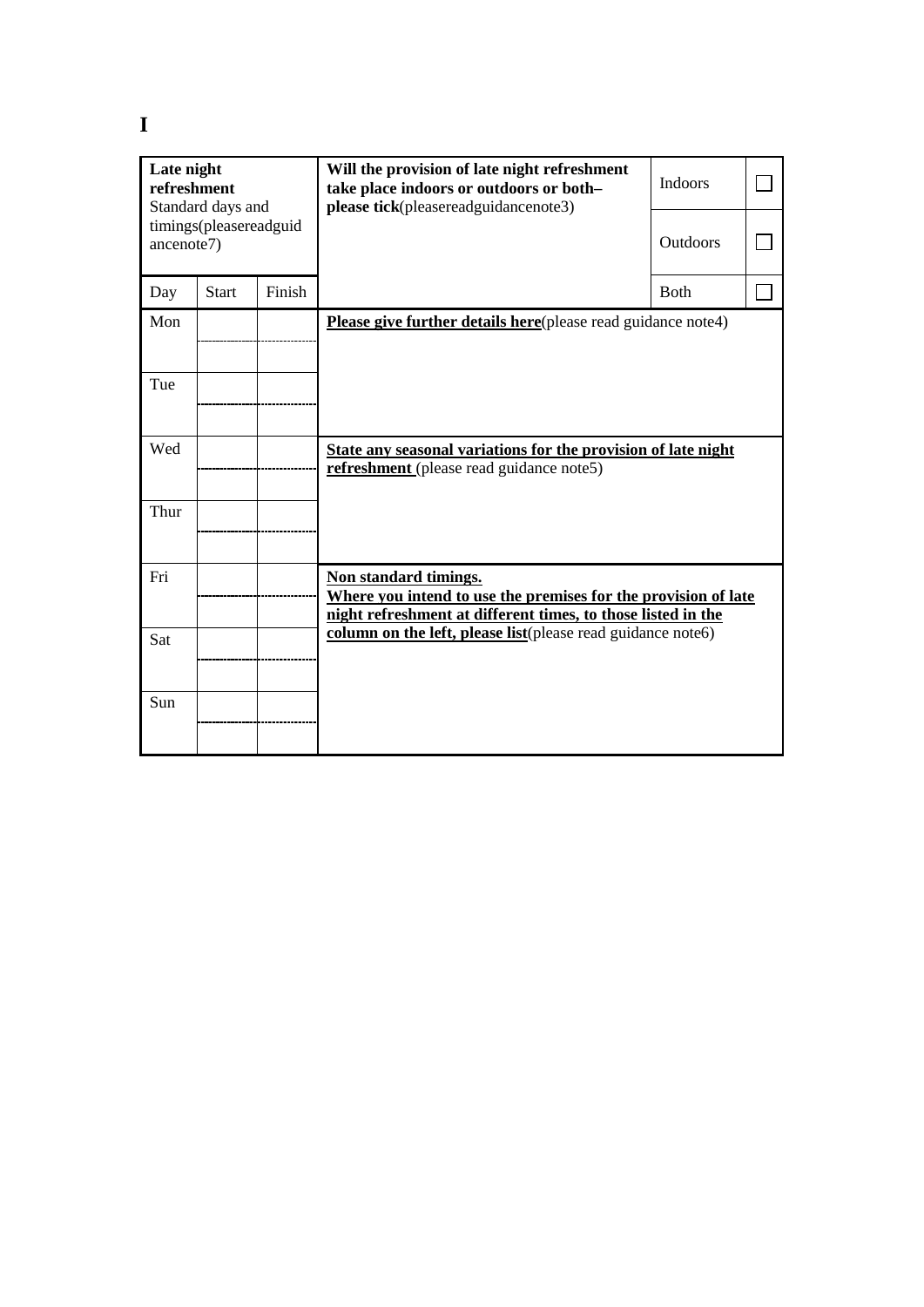**J**

| <b>Supply of alcohol</b><br>Standard days an<br>timings (please read<br>guidance note7) |              |        | Will the supply of alcohol be for<br>consumption-please tick (please read<br>guidance note8)                                                                                                      | On the<br>premises<br>Off the<br>premises |   |
|-----------------------------------------------------------------------------------------|--------------|--------|---------------------------------------------------------------------------------------------------------------------------------------------------------------------------------------------------|-------------------------------------------|---|
| Day                                                                                     | <b>Start</b> | Finish |                                                                                                                                                                                                   | <b>Both</b>                               | X |
| Mon                                                                                     | 10:00        | 23:00  | <b>State any seasonal variations for the supply of alcohol (please)</b><br>read guidance note5)                                                                                                   |                                           |   |
| Tue                                                                                     | 10:00        | 23:00  | Christmas Eve $11:00$ am - $00:30$ am<br><b>New years Eve 11:00am - 01:00am</b>                                                                                                                   |                                           |   |
| Wed                                                                                     | 10:00        | 23:00  |                                                                                                                                                                                                   |                                           |   |
| Thur                                                                                    | 10:00        | 23:00  | Non standard timings. Where you in tend to use the premises<br>for the supply of alcohol at different times to those listed in the<br>column on the left please list (please read guidance note6) |                                           |   |
| Fri                                                                                     | 10:00        | 00:00  | <b>None</b>                                                                                                                                                                                       |                                           |   |
| Sat                                                                                     | 10:00        | 00:00  |                                                                                                                                                                                                   |                                           |   |
| Sun                                                                                     | 11:00        | 22:30  |                                                                                                                                                                                                   |                                           |   |

**State then amend details of the individual whom you wish to specify on the licence as designated premises supervisor (Please see declaration about the entitlement to work in the checklist at the end of the form):**

**Name Mr Martin Jones**

**Date of birth** 

**Address**

**Postcode**

**Personal licence number (if known) 13/01196/LAPER**

**Issuing licensing authority (if known)**

**Watford Borough Council**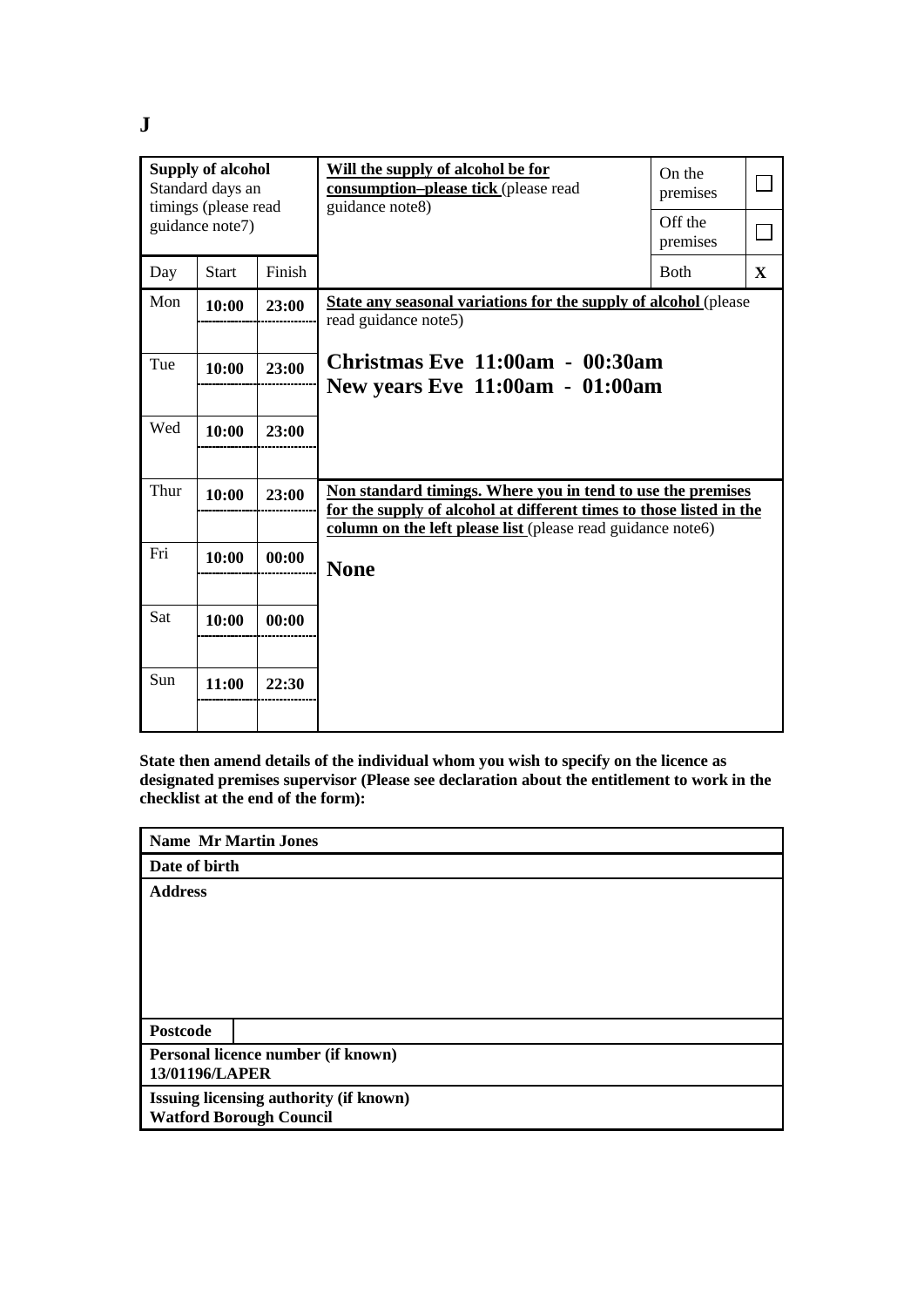## **K**

**Please highlight any adult entertainment or services, activities other entertainment or matters ancillary to the use of the premises that may give rise to concern in respect of children** (please read guidance note 9).

**NONE**

## **L**

| Hours premises are<br>open to the public<br>Standard days and<br>timings (please read<br>guidance note7) |              |        | State any seasonal variations (please read guidance note5)<br>Bank Holiday (Sunday) in August Family &<br>open fun day.     |  |  |
|----------------------------------------------------------------------------------------------------------|--------------|--------|-----------------------------------------------------------------------------------------------------------------------------|--|--|
| Day                                                                                                      | <b>Start</b> | Finish |                                                                                                                             |  |  |
| Mon                                                                                                      | 10:00        | 23:00  |                                                                                                                             |  |  |
|                                                                                                          |              |        |                                                                                                                             |  |  |
| Tue                                                                                                      | 10:00        | 23:00  |                                                                                                                             |  |  |
|                                                                                                          |              |        |                                                                                                                             |  |  |
| Wed                                                                                                      | 10:00        | 23:00  |                                                                                                                             |  |  |
|                                                                                                          |              |        | Non standard timings. Where you intend the premises to be<br>open to the public at different times from those listed in the |  |  |
| Thur                                                                                                     | 10:00        | 23:00  | column on the left please list (please read guidance note 6)                                                                |  |  |
|                                                                                                          |              |        | <b>None</b>                                                                                                                 |  |  |
| Fri                                                                                                      | 10:00        | 00:00  |                                                                                                                             |  |  |
|                                                                                                          |              |        |                                                                                                                             |  |  |
| Sat                                                                                                      | 10:00        | 00:00  |                                                                                                                             |  |  |
|                                                                                                          |              |        |                                                                                                                             |  |  |
| Sun                                                                                                      | 10:00        | 22:30  |                                                                                                                             |  |  |
|                                                                                                          |              |        |                                                                                                                             |  |  |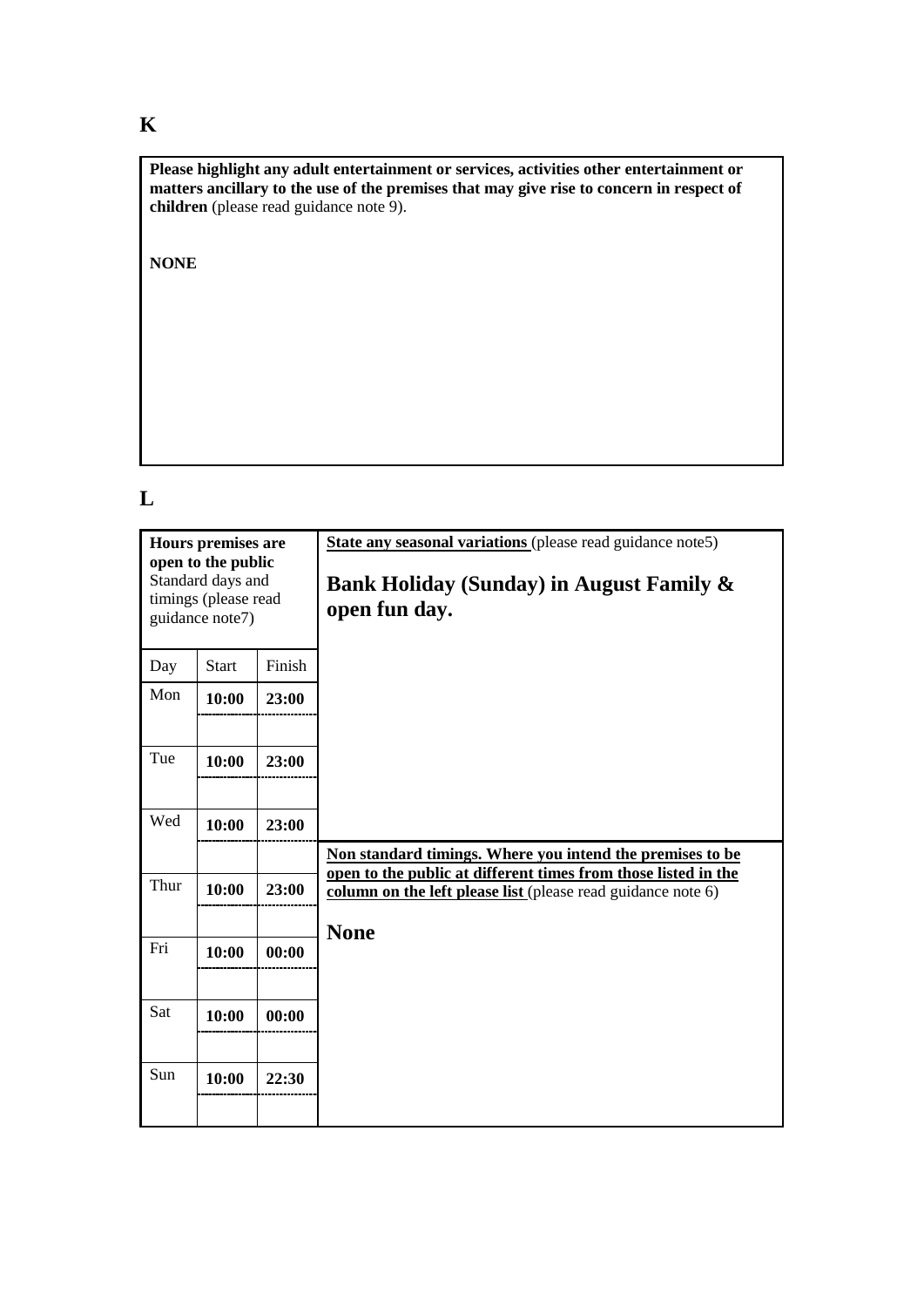Describe the steps you in tend to take to promote the four licensing objectives:

#### **a)General–all four licensing objectives (b, c, d and e)** (pleasereadguidancenote10)

Strong management controls and effective training of all staff so that they are aware of the premises licence and the requirements to meet the four licensing objectives with particular attention to: a/ no selling of alcohol to underage people b/ no drunk and disorderly behaviour on the premises area c/ vigilance in preventing the use and sale of illegal drugs at the retail area d/ no violent and anti-social behaviour e/ no any harm to children - Operating Schedule providing the hours of operation and licensable activities during those hours. - Designated premises supervisor confirmed it is obligated to be in day-to-day control of the premises, to provide good training for staff on the Licensing Act (Training Record), to make or authorize each sale - Clear "Challenge 25" information to prevent the supply of alcohol to under-age drinkers. - CCTV system installed with recording option available. As a licensed premises we know that it is necessary to carry out our functions or operate our businesses with a purpose of promoting these objectives. We promise to support these objectives through our operating schedules and other measures (including staff training and qualifications, policies, and strategic partnerships with other agencies).

#### **b)The prevention of crime and disorder**

CCTV System installed to monitor entrances, exits, and other parts of the premises in order to address the prevention of crime objective. A clear and legible notice outside the premises indicating the normal hours under the terms of the premises licence during which licensable activities are permitted. Clear and conspicuous notices warning of potential criminal activity, such as theft, that may target customers will be displayed. Not selling of alcohol to drunk or intoxicated customers. Custom will not be sought by means of personal solicitation outside or in the vicinity of the premises. Prevention and vigilance in illegal drug use at the retail unit area. Staff will be well trained in asking customers to use premises in an orderly and respectful manner and prevent drinking alcohol from any retail unit then the club premises. Function nights to hire doorperson(s).

#### **c)Public safety**

Internal and external lighting fixed to promote the public safety objective. Well trained staff adherence to environmental health requirements. Training and implementation of underage ID checks. A log book or recording system shall be kept upon the premises in which shall be entered particulars of inspections made; those required to be made by statute, and information compiled to comply with any public safety condition attached to the premises licence that requires the recording of such information. The log book shall be kept available for inspection when required by persons authorised by the Licensing Act 2003 or associated legislation. All parts of the premises and all fittings and apparatus therein, door fastenings and notices, lighting, heating, electrical, air condition, sanitary accommodation and other installations, will be maintained at all times in good order and in a safe condition.

#### **d) The prevention of public nuisance**

Noise reduction measures to address the public nuisance objective. Prominent, clear and legible notices will be displayed at the exit requesting the public to respect the needs of nearby residents and to leave the premises and the area quietly. Deliveries of goods necessary for the operation of the business will be carried out at such a time or in such a manner as to prevent nuisance and disturbance to nearby residents. The Licensee will ensure that staff who arrive early morning or depart late at night (ex. for unpacking, pricing newly delivered goods) when the business has ceased trading conduct themselves in such a manner to avoid causing disturbance to nearby residents. Customers will be asked not to stand around loudly talking in the street outside the premises. Customers will not be admitted to premises above opening

### **M**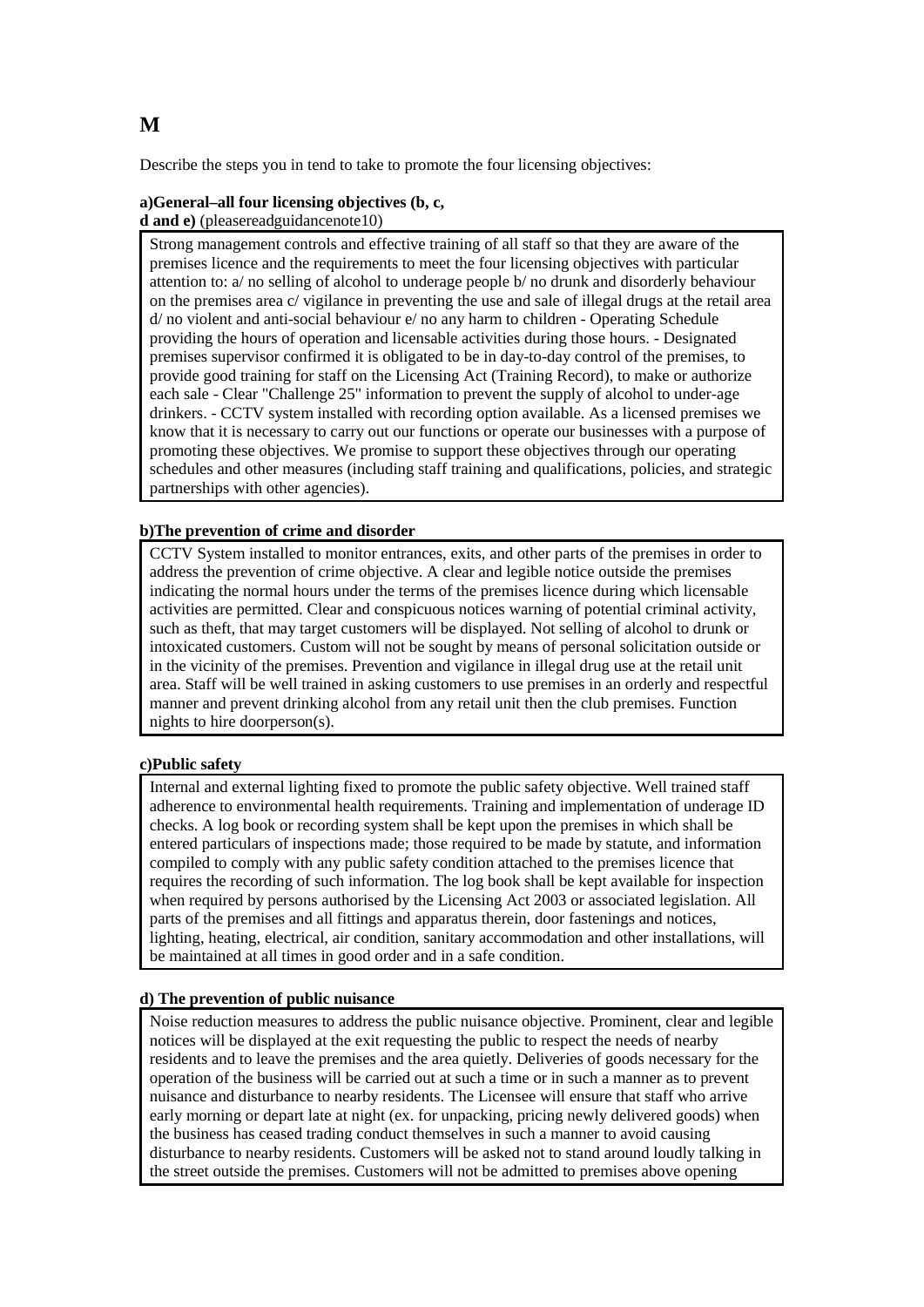hours. The movement of bins and rubbish outside the premises will be kept to a minimum after 11.00pm. This will help to reduce the levels of noise produced by the premises. Any lighting on or outside the premises will be positioned and screened in such a way so as to not cause a disturbance to nearby residents. Adequate waste receptacles for use by customers will be provided in the local vicinity.

#### **e) The protection of children from harm**

"Challenge 25" sign which is a retailing strategy that encourages anyone who is over 18 but looks under 25 to carry acceptable ID (a card bearing the PASS hologram, a photographic driving license or a passport) if they wish to buy alcohol. Well trained staff about requirement for persons' identification, age establishment etc. All the details provided in Training Record Book available the retail unit. Log Book will be kept upon the premises all the time. Nothing be long existing Health & Safety requirements. All children to be supervised by their guardians at all times.

**Checklist:**

#### **Please tick to indicate agreement**

|   | I have made or enclosed payment of the fee.                                                                                                                                                                                                                                                                                                  | X |
|---|----------------------------------------------------------------------------------------------------------------------------------------------------------------------------------------------------------------------------------------------------------------------------------------------------------------------------------------------|---|
|   | I have enclosed the plan of the premises.                                                                                                                                                                                                                                                                                                    | X |
| о | I have sent copies of this application and the plan to responsible authorities and<br>others where applicable.                                                                                                                                                                                                                               | X |
|   | I have enclosed the consent form completed by the individual I wish to be<br>designated premises supervisor if applicable.                                                                                                                                                                                                                   | X |
|   | I understand that I must now advertise my application.                                                                                                                                                                                                                                                                                       | X |
|   | I understand that if I do not comply with the above requirements my application will<br>be rejected.                                                                                                                                                                                                                                         | X |
|   | [Applicable to all individual applicants, including those in a partnership which is not<br>a limited liability partnership, but not companies or limited liability partnerships [I]<br>have included documents demonstrating my entitlement to work in the United<br>Kingdom or my share code issued by the Home Office online right to work | X |
|   | checking service (please read note 15).                                                                                                                                                                                                                                                                                                      |   |

#### **IT IS AN OFFENCE, UNDER SECTION 158 OF THE LICENSINGACT 2003, TO MAKE A FALSE STATEMENT IN OR INCONNECTION WITH THIS APPLICATION. THOSE WHO MAKE A FALSE STATEMENT MAY BE LIABLE ON SUMMARY CONVICTION TO A FINE OFANY AMOUNT.**

**IT IS AN OFFENCE UNDER SECTION 24B OF THE IMMIGRATION ACT 1971 FOR A PERSON TO WORK WHEN THEY KNOW, OR HAVE REASONABLE CAUSE TO BELIEVE, THAT THEY ARE DISQUALIFIED FROM DOING SO BY REASON OF THEIR IMMIGRATION STATUS. THOSE WHO EMPLOY AN ADULT WITHOUT LEAVE OR WHO IS SUBJECT TO CONDITIONS AS TO EMPLOYMENT WILL BE LIABLE TO A CIVIL PENALTY UNDER SECTION 15 OF THE IMMIGRATION, ASYLUM AND NATIONALITY ACT 2006 AND PURSUANT TO SECTION 21 OF THE SAME ACT, WILL BE COMMITTING AN OFFENCE WHERE THEY DO SO IN THE**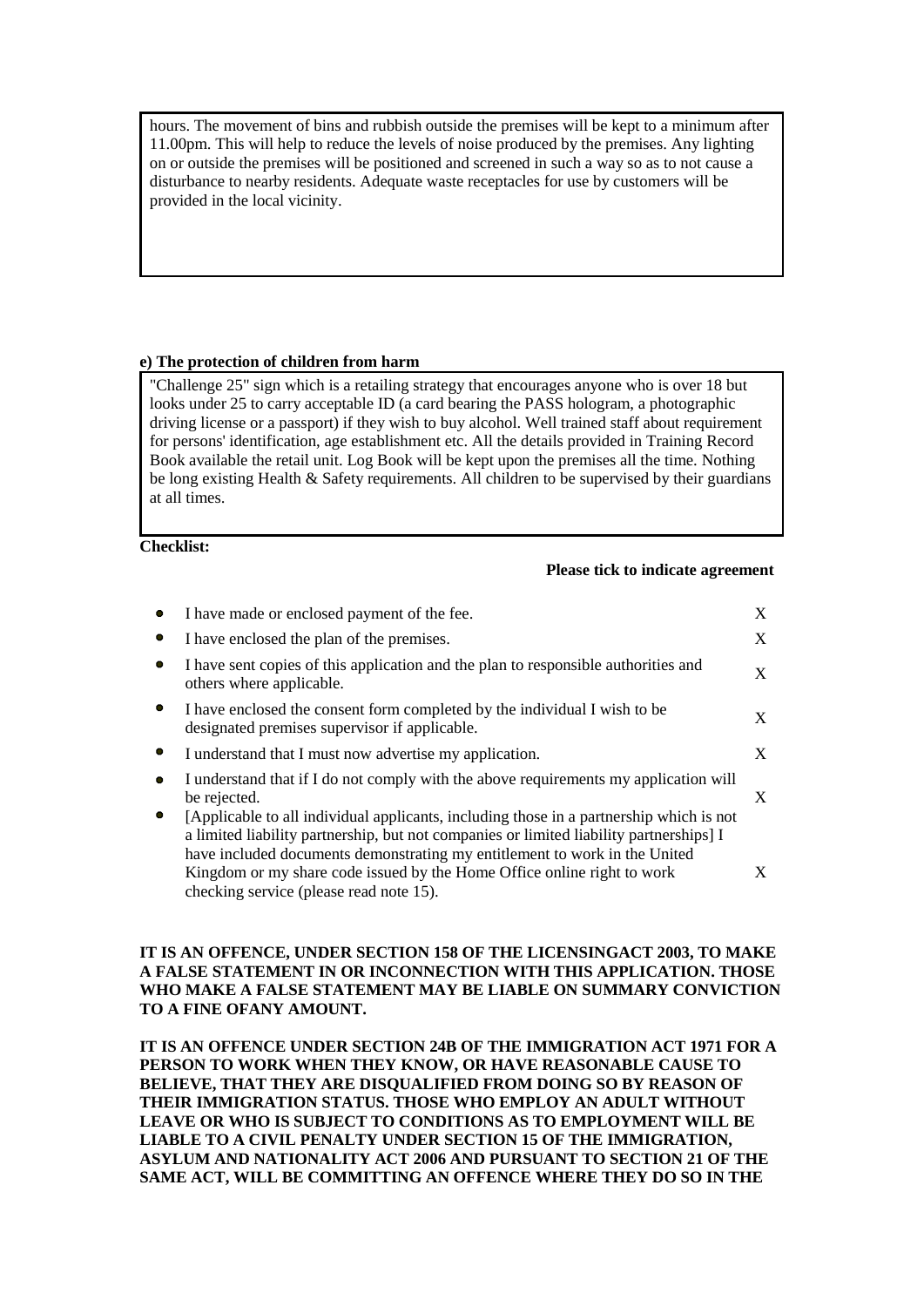#### **KNOWLEDGE, OR WITH REASONABLE CAUSE TO BELIEVE, THAT THE EMPLOYEE IS DISQUALIFIED.**

**Part4–Signatures** (please read guidance note 11)

**Signature of applicant to applicant's solicitor or other duly authorised agent** (see guidance note 12).**If signing on behalf of the applicant please state in what capacity.**

| <b>Declaration</b> | [Applicable to individual applicants only, including those in a<br>partnership which is not a limited liability partnership] I understand I<br>am not entitled to be issued with a licence if I do not have the<br>entitlement to live and work in the UK (or if I am subject to a<br>condition preventing me from doing work relating to the carrying on<br>of a licensable activity) and that my licence will become invalid if I<br>cease to be entitled to live and work in the UK (please read guidance<br>note $15$ ).<br>The DPS named in this application form is entitled to work in the UK<br>(and is not subject to conditions preventing him or her from doing<br>work relating to a licensable activity) and I have seen a copy of his or<br>her proof of entitlement to work, or have conducted an online right to<br>work check using the Home Office online right to work checking<br>service which confirmed their right to work(please see note 15) |
|--------------------|-----------------------------------------------------------------------------------------------------------------------------------------------------------------------------------------------------------------------------------------------------------------------------------------------------------------------------------------------------------------------------------------------------------------------------------------------------------------------------------------------------------------------------------------------------------------------------------------------------------------------------------------------------------------------------------------------------------------------------------------------------------------------------------------------------------------------------------------------------------------------------------------------------------------------------------------------------------------------|
| Signature          |                                                                                                                                                                                                                                                                                                                                                                                                                                                                                                                                                                                                                                                                                                                                                                                                                                                                                                                                                                       |
| Date               |                                                                                                                                                                                                                                                                                                                                                                                                                                                                                                                                                                                                                                                                                                                                                                                                                                                                                                                                                                       |
| Capacity           |                                                                                                                                                                                                                                                                                                                                                                                                                                                                                                                                                                                                                                                                                                                                                                                                                                                                                                                                                                       |

### **For joint applications, signature of**

**2ndapplicantor2ndapplicant'ssolicitororotherauthorisedagent**(pleasereadguidancenote13).**If signing on behalf of the applicant, please state in what capacity.**

| Signature |  |
|-----------|--|
| Date      |  |
| Capacity  |  |

|           | pplication(pleasereadguidancenote14) | Contactname(wherenotpreviouslygiven)andpostaladdressforcorrespondenceassociatedwith this a |          |  |
|-----------|--------------------------------------|--------------------------------------------------------------------------------------------|----------|--|
|           |                                      |                                                                                            |          |  |
| Post town |                                      |                                                                                            | Postcode |  |
|           | Telephone number (if any)            |                                                                                            |          |  |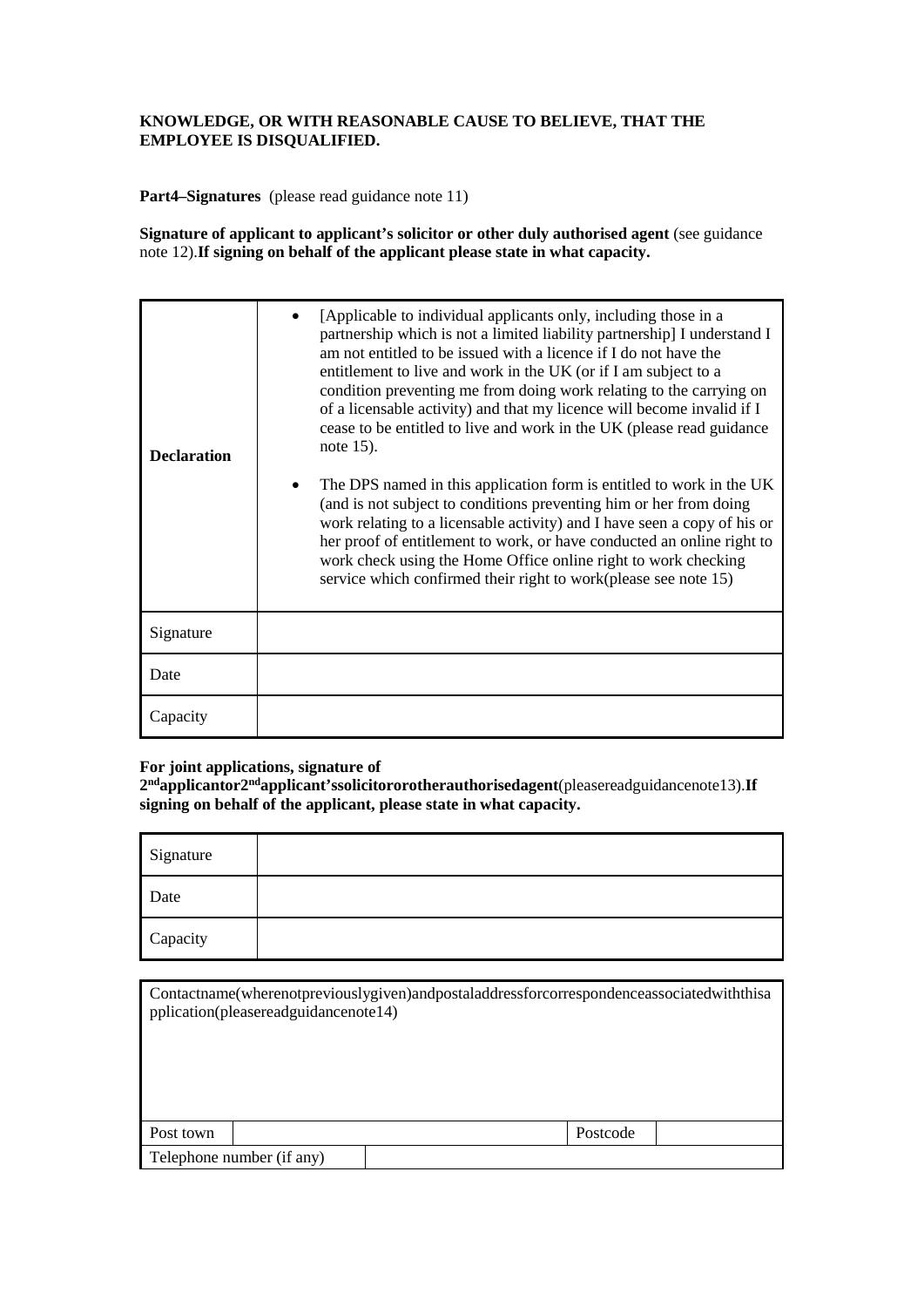Ifyouwouldpreferustocorrespondwithyoubye-mail,youre-mailaddress(optional)

#### **Notes for Guidance**

- 1. Describethepremises,forexamplethetypeofpremises,itsgeneralsituationandlayoutandanyot herinformationwhichcouldberelevanttothelicensingobjectives.Whereyourapplicationinclu desoff-suppliesofalcoholandyouintendtoprovideaplaceforconsumptionoftheseoffsupplies,youmustincludeadescriptionofwheretheplacewillbeanditsproximitytothepremises.
- 2. In terms of specific regulated entertainments please note that:
	- Plays: no licence is required for performances between 08:00 and 23.00 on any day, provided that the audience does not exceed 500.
	- Films: no licence is required for 'not-for-profit' film exhibition held in community premises between 08.00 and 23.00 on any day provided that the audience does not exceed 500 and the organiser (a) gets consent to the screening from a person who is responsible for the premises; and (b) ensures that each such screening abides by age classification ratings.
	- Indoor sporting events: no licence is required for performances between 08.00 and 23.00 on any day, provided that the audience does not exceed 1000.
	- Boxing or Wrestling Entertainment: no licence is required for a contest, exhibition or display of Greco-Roman wrestling, or freestyle wrestling between 08.00 and 23.00 on any day, provided that the audience does not exceed 1000. Combined fighting sports – defined as a contest, exhibition or display which combines boxing or wrestling with one or more martial arts – are licensable as a boxing or wrestling entertainment rather than an indoor sporting event.
	- Live music: no licence permission is required for:
		- o a performance of unamplified live music between 08.00 and 23.00 on any day, on any premises.
		- o a performance of amplified live music between 08.00 and 23.00 on any day on premises authorised to sell alcohol for consumption on those premises, provided that the audience does not exceed 500.
		- o a performance of amplified live music between 08.00 and 23.00 on any day, in a workplace that is not licensed to sell alcohol on those premises, provided that the audience does not exceed 500.
		- o a performance of amplified live music between 08.00 and 23.00 on any day, in a church hall, village hall, community hall, or other similar community premises, that is not licensed by a premises licence to sell alcohol, provided that (a) the audience does not exceed 500, and (b) the organiser gets consent for the performance from a person who is responsible for the premises.
		- o a performance of amplified live music between 08.00 and 23.00 on any day, at the non-residential premises of (i) a local authority, or (ii) a school, or (iii) a hospital, provided that (a) the audience does not exceed 500, and (b) the organiser gets consent for the performance on the relevant premises from: (i) the local authority concerned, or (ii) the school or (iii) the health care provider for the hospital.
	- Recorded Music: no licence permission is required for:
		- o any playing of recorded music between 08.00 and 23.00 on any day on premises authorised to sell alcohol for consumption on those premises, provided that the audience does not exceed 500.
		- o any playing of recorded music between 08.00 and 23.00 on any day, in a church hall, village hall, community hall, or other similar community premises, that is not licensed by a premises licence to sell alcohol, provided that (a) the audience does not exceed 500, and (b) the organiser gets consent for the performance from a person who is responsible for the premises.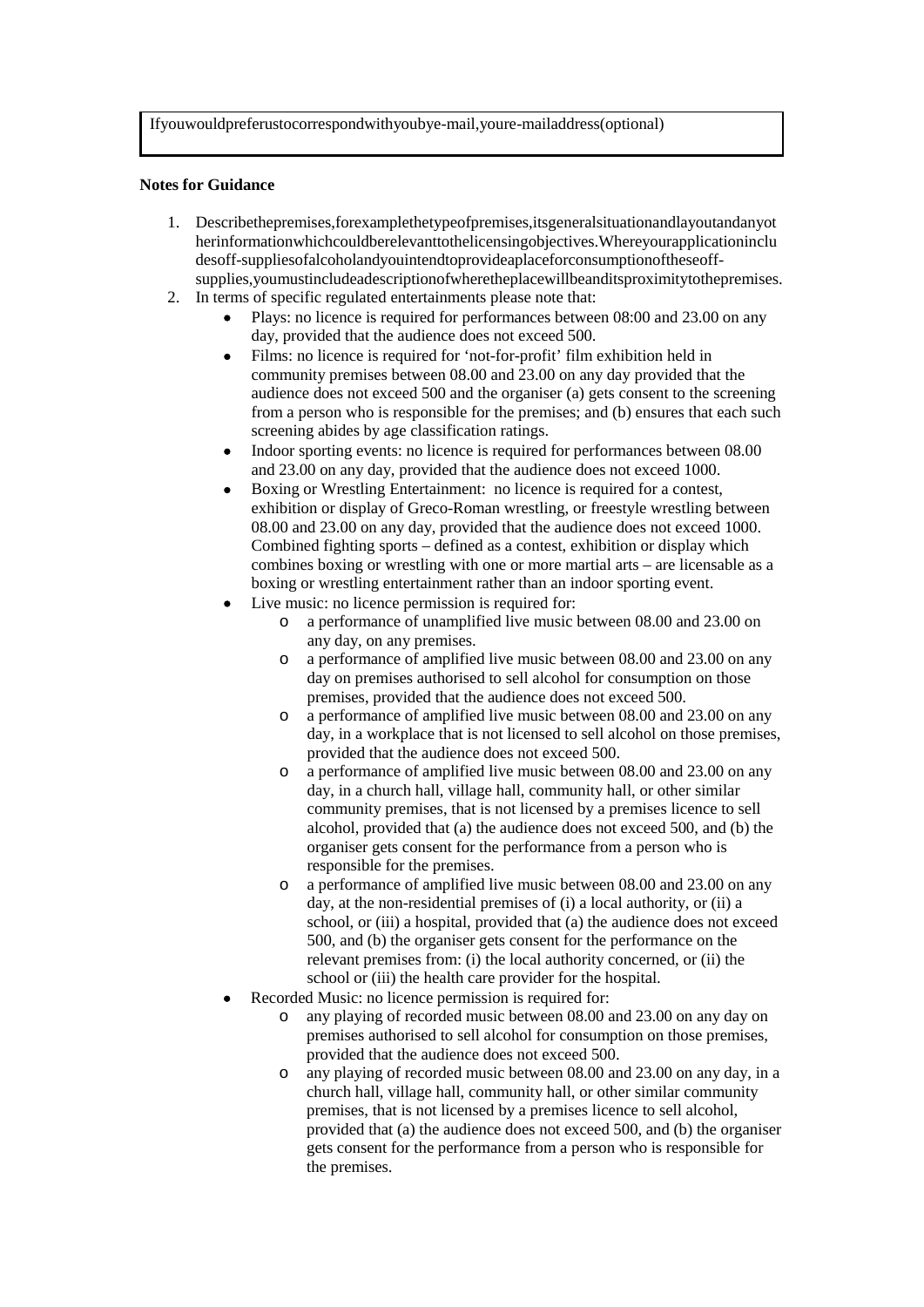- o any playing of recorded music between 08.00 and 23.00 on any day, at the non-residential premises of (i) a local authority, or (ii) a school, or (iii) a hospital, provided that (a) the audience does not exceed 500, and (b) the organiser gets consent for the performance on the relevant premises from: (i) the local authority concerned, or (ii)the school proprietor or (iii) the health care provider for the hospital.
- Dance: no licence is required for performances between 08.00 and 23.00 on any day, provided that the audience does not exceed 500. However, a performance which amounts to adult entertainment remains licensable.
- Cross activity exemptions: no licence is required between 08.00 and 23.00 on any day, with no limit on audience size for:
	- o any entertainment taking place on the premises of the local authority where the entertainment is provided by or on behalf of the local authority;
	- o any entertainment taking place on the hospital premises of the health care provider where the entertainment is provided by or on behalf of the health care provider;
	- o any entertainment taking place on the premises of the school where the entertainment is provided by or on behalf of the school proprietor; and
	- o any entertainment (excluding films and a boxing or wrestling entertainment) taking place at a travelling circus, provided that (a) it takes place within a moveable structure that accommodates the audience, and (b) that the travelling circus has not been located on the same site for more than 28 consecutive days.
- 3. Where taking place in a building or other structure please tick as appropriate (indoors may include a tent).
- 4. For example the type of activity to be authorised, if not already stated, and give relevant further details, for example (but not exclusively) whether or not music will be amplified or unamplified.
- 5. For example (but not exclusively), where the activity will occur on additional days during the summer months.
- 6. For example (but not exclusively), where you wish the activity to go on longer on a particular day e.g. Christmas Eve.
- 7. Please give timings in 24 hour clock (e.g.16.00) and only give details for the days of the week when you intend the premises to be used for the activity.
- 8. If you wish people to be able to consume alcohol on the premises, please tick'on the premises'. If you wish people to be able to purchase alcohol to consume away from the premises, please tick'off the premises' If you wish people to be able to do both, please tick 'both'.
- 9. Pleasegiveinformationaboutanythingintendedtooccuratthepremisesorancillarytotheuseofth epremiseswhichmaygiverisetoconcerninrespectofchildren,regardlessofwhetheryouintendc hildrentohaveaccesstothepremises,forexample(butnotexclusively)nudityorseminudity,filmsforrestrictedagegroupsorthepresenceofgamingmachines.
- 10. Pleaselistherestepsyouwilltaketopromoteallfourlicensingobjectivestogether.
- 11. The application form must be signed.
- 12. An applicant's agent (for example solicitor) may sign the form on their behalf provided that they have actual authority to do so.
- 13. Where there is more than one applicant, each of the applicants or their respective agent must sign the application form.
- 14. This is the address which we shall use to correspond with you about this application.

#### **15**. **Entitlement to work/immigration status for individual applicants and applications from partnerships which are not limited liability partnerships**:

A licence may not be held by an individual or an individual in a partnership who is resident in the UK who:

does not have the right to live and work in the UK; or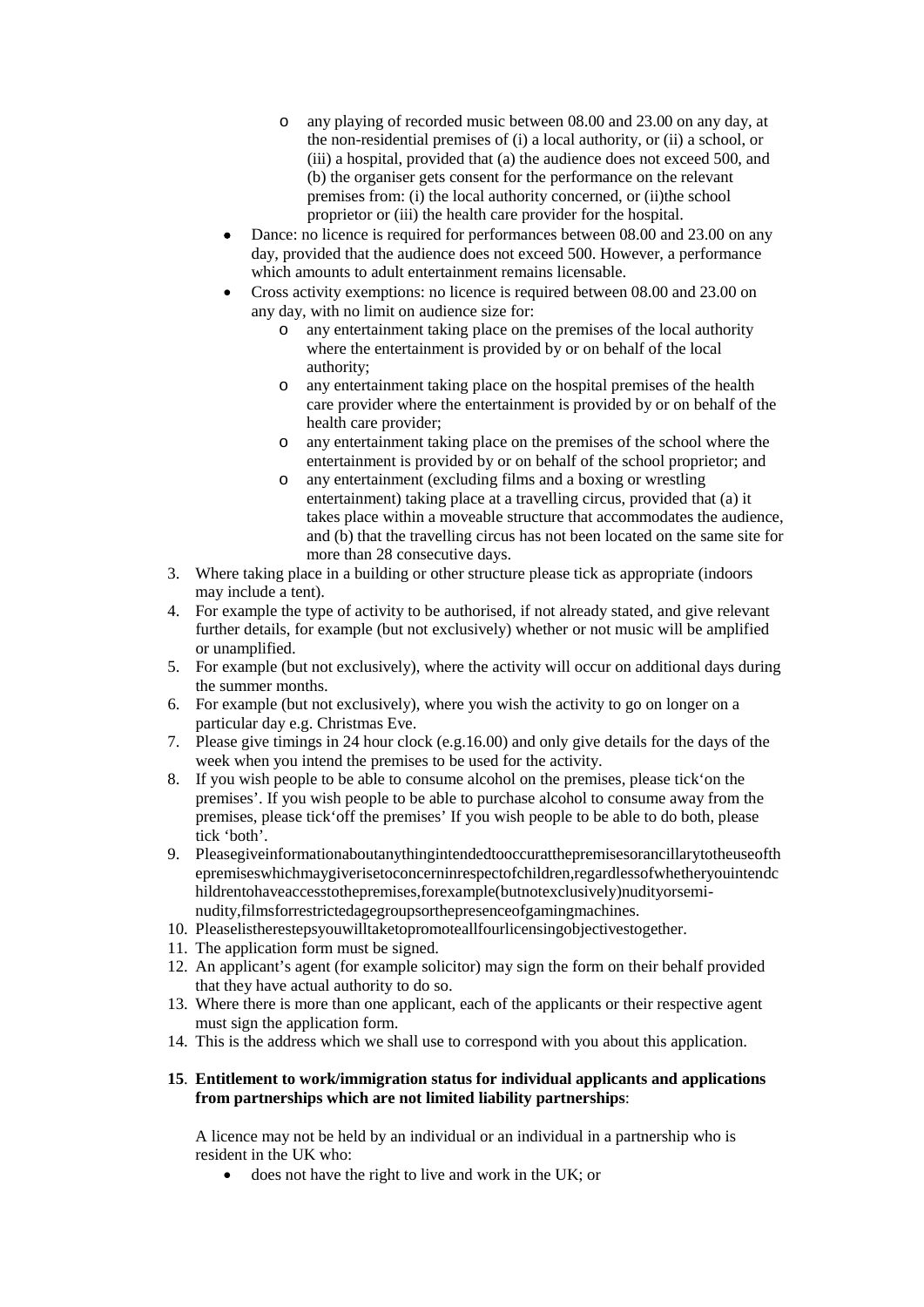• is subject to a condition preventing him or her from doing work relating to the carrying on of a licensable activity.

Any premises licence issued in respect of an application made on or after 6 April 2017 will become invalid if the holder ceases to be entitled to work in the UK.

Applicants must demonstrate that they have an entitlement to work in the UK and are not subject to a condition preventing them from doing work relating to the carrying on of a licensable activity. They do this in one of two ways: 1)by providing with this application copies or scanned copies of the documents listed below (which do not need to be certified), or 2) by providing their 'share code' to enable the licensing authority to carry out a check using the Home Office online right to work checking service (see below).

#### **Documents which demonstrate entitlement to work in the UK**

- An expired or current passport showing the holder, or a person named in the passport as the child of the holder, is a British citizen or a citizen of the UK and Colonies having the right of abode in the UK [please see note below about which sections of the passport to copy].
- An expired or current passport or national identity card showing the holder, or a person named in the passport as the child of the holder, is a national of a European Economic Area country or Switzerland.
- A registration Certificate or document certifying permanent residence issued by the Home Office to a national of a European Economic Area country or Switzerland.
- A Permanent Residence Card issued by the Home Office to the family member of a national of a European Economic Area country or Switzerland.
- A **current** Biometric Immigration Document (Biometric Residence Permit) issued by the Home Office to the holder indicating that the person named is allowed to stay indefinitely in the UK, or has no time limit on their stay in the UK.
- A **current** passport endorsed to show that the holder is exempt from immigration control, is allowed to stay indefinitely in the UK, has the right of abode in the UK, or has no time limit on their stay in the UK.
- A **current** Immigration Status Document issued by the Home Office to the holder with an endorsement indicating that the named person is allowed to stay indefinitely in the UK or has no time limit on their stay in the UK, **when produced in combination with** an official document giving the person'spermanentNationalInsurancenumberandtheirnameissuedbyaGovernment agency or a previous employer.
- A birth or adoption certificate issued in the UK, **when produced in combination with** an official document giving theperson'spermanentNationalInsurancenumberandtheirnameissuedbya Government agency or a previous employer.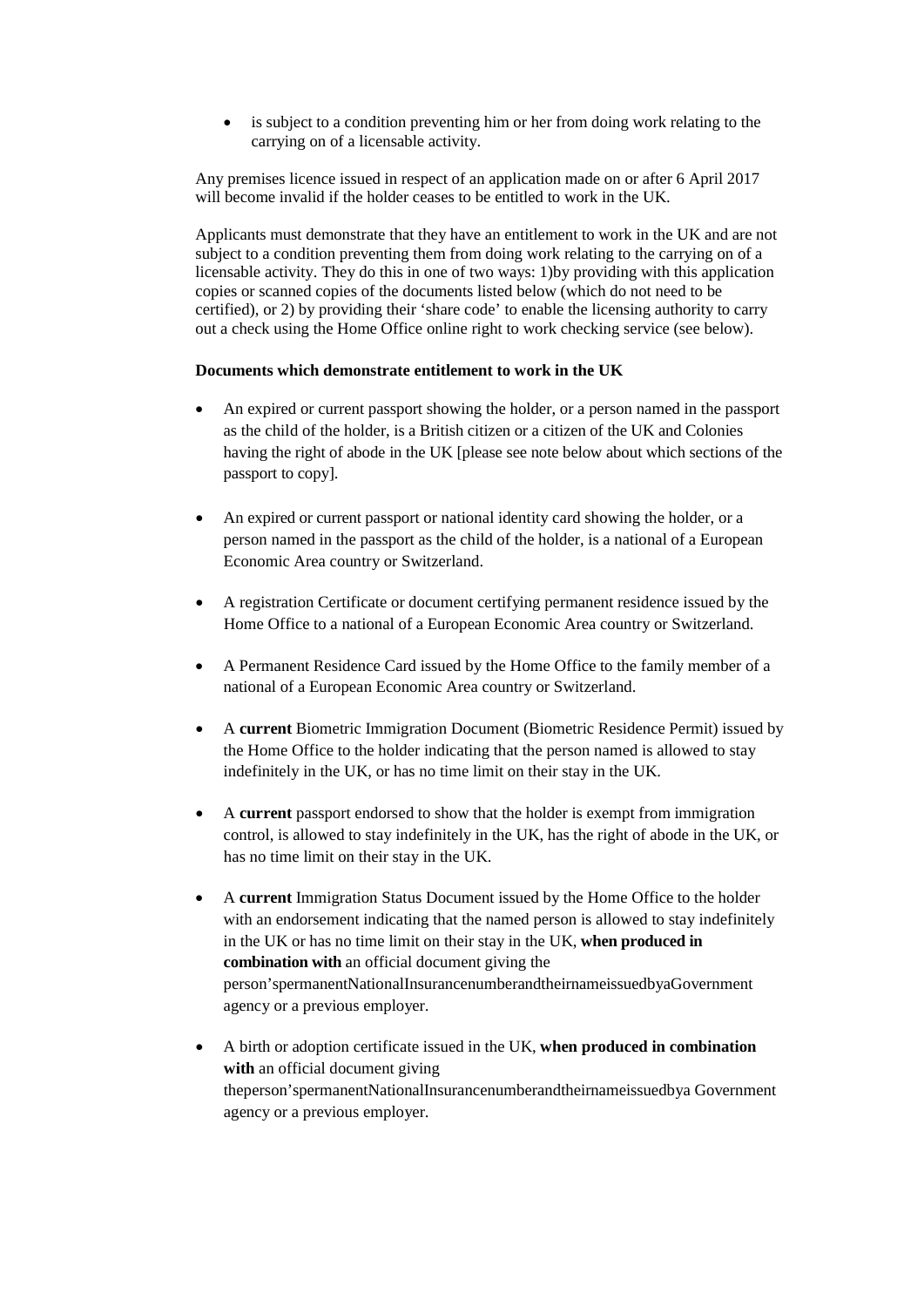- A birth or adoption certificate issued in the Channel Islands, the Isle of Manor Ireland **when produced in combination with** an official document giving the person's permanent National Insurance number
- And their name issued by a Government agency or a previous employer.
- A certificate of registration or naturalization as a British citizen, **when produced in combination with** an official documentgivingtheperson'spermanentNationalInsurancenumberandtheirnameissued by a Government agency or a previous employer.
- A **current** passport endorsed to show that the holder is allowed to stay in the UK and is currently allowed to work and is not subject to a condition preventing the holder from doing work relating to the carrying on of a licensable activity.
- A **current** Biometric Immigration Document (Biometric Residence Permit)issued by the HomeOfficetotheholderwhichindicatesthatthenamedpersoncancurrentlystayin the UK and is allowed to work relation to the carrying on of a licensable activity.
- A **current** Residence Card issued by the Home Office to a person who is not a national of a European Economic Area state or Switzerland but who is a family member of such a national or who has derivative rights or residence.
- A**current**ImmigrationStatusDocumentcontainingaphotographissuedbytheHome Officetotheholderwithanendorsementindicatingthatthenamedpersonmaystayin the UK, and is allowed to work and is not subject to a condition preventing the holder from doing work relating to the carrying on of a licensable activity **when produced in combination with** an official

documentgivingtheperson'spermanentNationalInsurancenumberandtheirnameissued by a Government agency or a previous employer.

- A Certificate of Application, **less than 6 months old**, issued by the Home Office under regulation 18(3) or 20(2) of the Immigration (European Economic Area) Regulations 2016,toa person who is not a national of a European Economic Area state or Switzerland but who is a family member of such a national or who has derivative rights of residence.
- Reasonable evidence that the person has an outstanding application to vary their permission to be in the UK with the Home Office such as the Home Office acknowledgement letter or proof of postage evidence, or reasonable evidence that the person has an appeal or administrative review pending on an immigration decision, such as an appeal or administrative review reference number.
- Reasonable evidence that a person who is not a national of a European Economic Area state or Switzerland but who is a family member of such a national or who has derivative rights of residence in exercising treaty rights in the UK including:
	- o evidence of the applicant's own identity such as a passport,
	- evidence of their relationship with the European Economic Area family member – e.g. a marriage certificate, civil partnership certificate or birth certificate, and